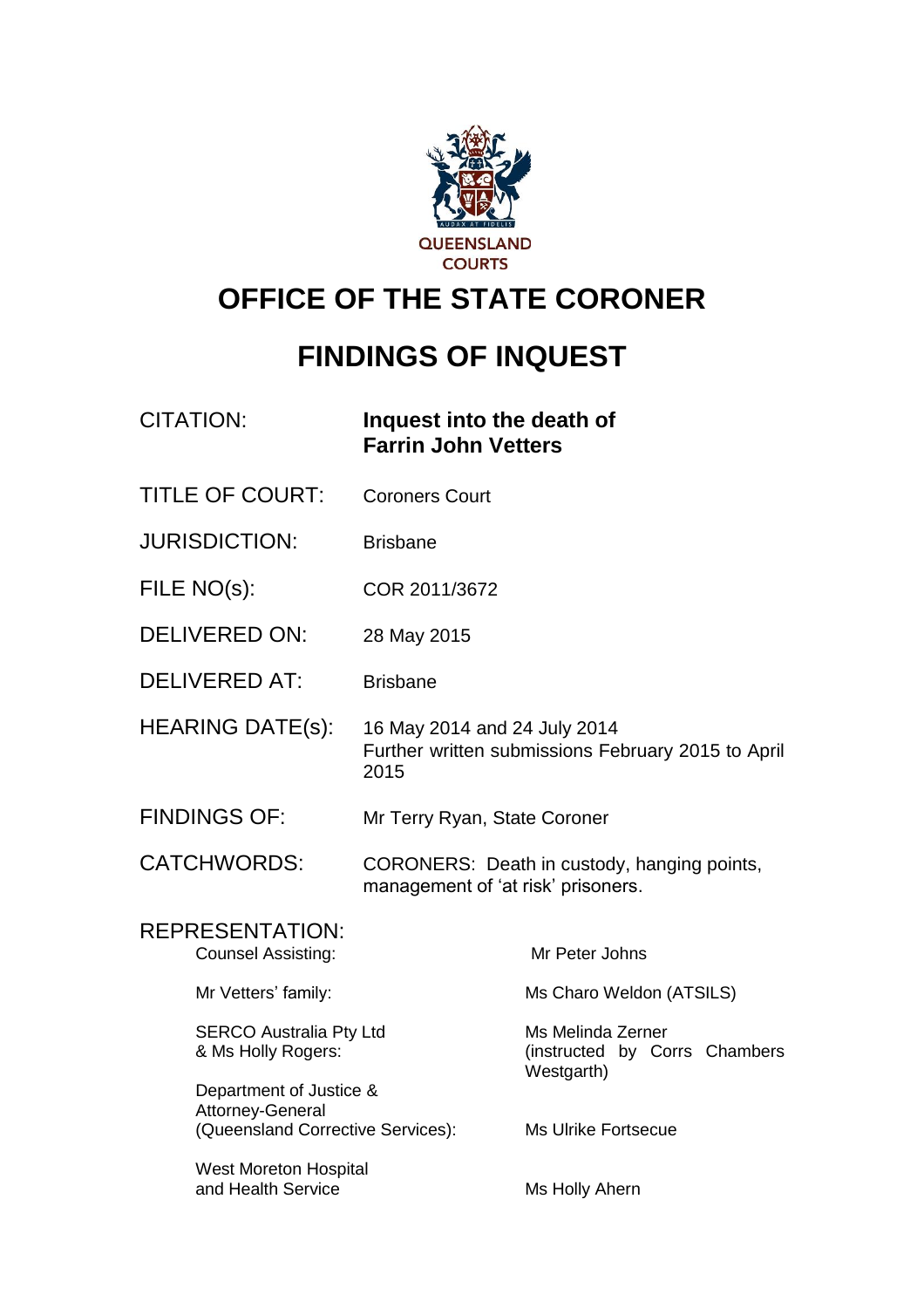# Contents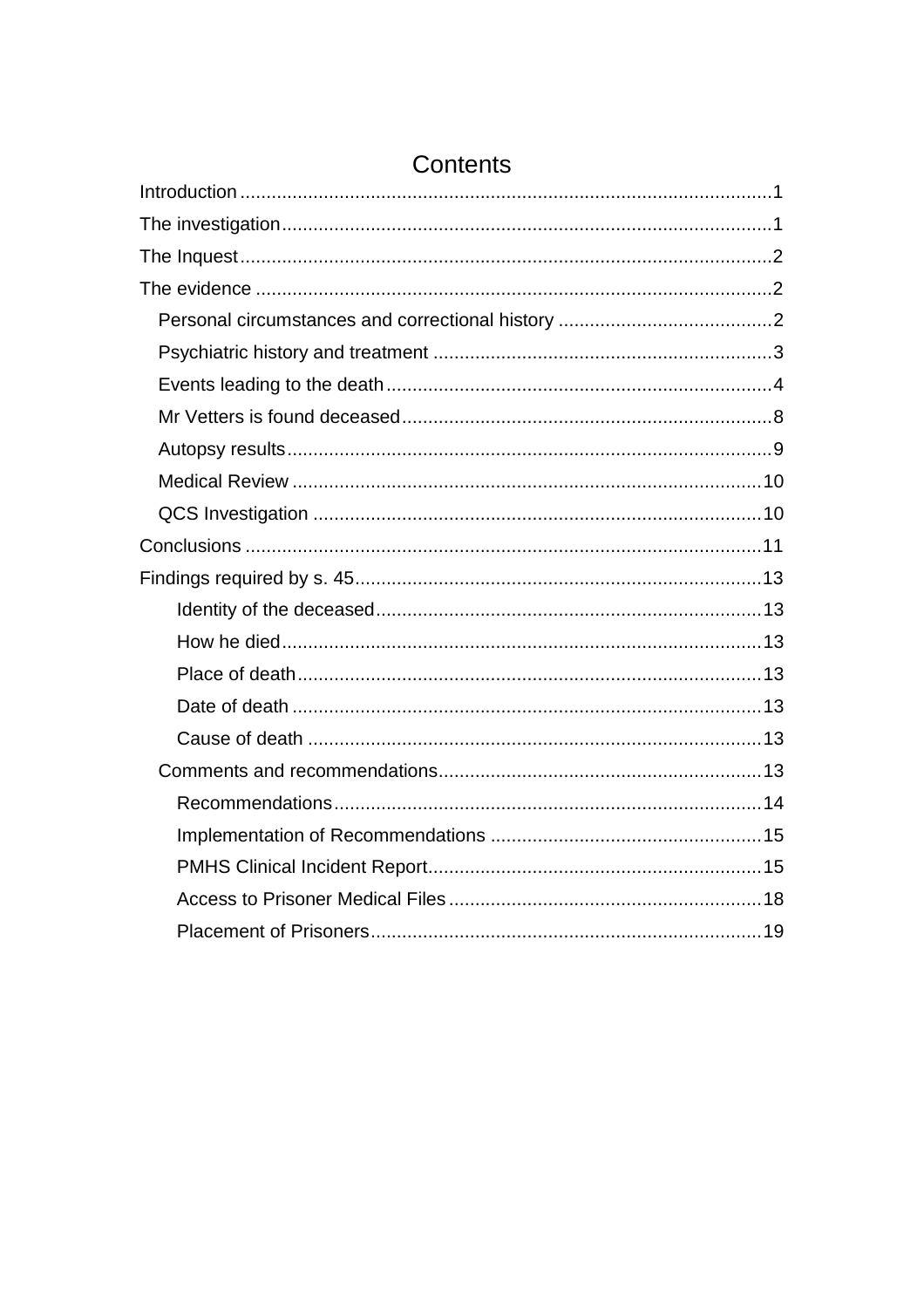## <span id="page-2-0"></span>**Introduction**

Farrin Vetters was 26 years of age when he died at the Borallon Correctional Centre (BORCC) near Ipswich at 9:52pm on 26 October 2011.

Mr Vetters experienced ongoing anxiety and had a tendency towards aggressive behaviour. These traits presented some difficulties for correctional and medical staff at BORCC. In the days prior to Mr Vetters' death he had, not unusually, required intensive management and had a brief stay, at his own request, in the BORCC Detention Unit.

On the day of his death Mr Vetters appeared relatively content and was alone in his usual cell when it was locked at around 6:00pm. A short time after 9:00pm, during the next routine check, Mr Vetters was found to be hanging and could not be revived.

These findings:

- confirm the identity of the deceased person, how he died, and the time, place and cause of his death;
- consider whether any third party contributed to his death;
- determine whether the authorities charged with providing for the prisoner's mental and physical health care adequately discharged that responsibility; and
- consider whether any changes to procedures or policies could reduce the likelihood of deaths occurring in similar circumstances or otherwise contribute to public health and safety or the administration of justice.

## <span id="page-2-1"></span>**The investigation**

An investigation into the circumstances leading to Mr Vetters' death was conducted by PCSC Chris Hansson from the Queensland Police Service (QPS) Corrective Services Investigation Unit (CSIU). His report was submitted to my Office and tendered at the inquest.

As resuscitation attempts were continuing on Mr Vetters, Correctional Custodial Officer (CCO) John Lewis commenced a running log. This records the arrival of several police officers shortly before 11:00pm on 26 October 2011, approximately 1 hour and 40 minutes after Mr Vetters was discovered.

The police contingent was overseen by the District Duty Officer and included a scenes of crime officer, SC John Russell. SC Russell found the area around Mr Vetters to have been secured and he commenced taking photographs of the body and surrounding scene. Detectives form the CSIU arrived at 12:55am and directed the investigation from that point. A DNA sample was taken from the outside of the knot which had been formed in the sheet used in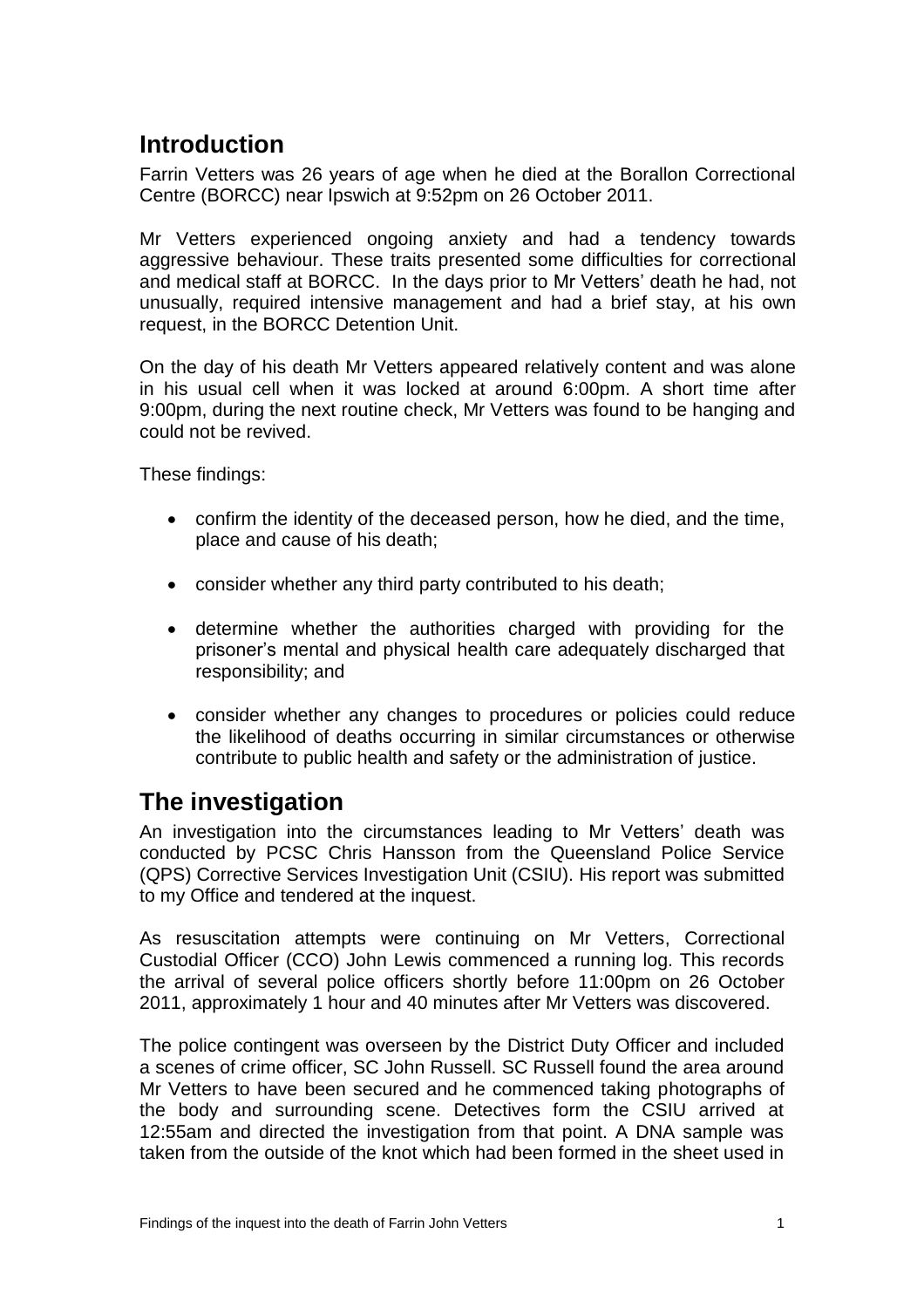Mr Vetters' hanging. Various items including the sheet, a notepad and envelopes were seized from Mr Vetters' cell.

CSIU detectives later arranged the seizure of all prison and medical records relating to Mr Vetters. They conducted interviews with all other prisoners in Unit C9 at BORCC. Statements were obtained from corrective and psychological staff members at BORCC and from the paramedics who attended on the night of Mr Vetters' death.

A parallel investigation was conducted by investigators appointed by the QCS Chief Inspector. Those investigators prepared a report which was tendered at the inquest. I found this to be a thorough investigation and the report included a number of conclusions and recommendations that are adopted later in these findings.

Queensland Health's Prison Mental Health Service (PMHS) also conducted a clinical incident review immediately after Mr Vetters' death. I have also taken the conclusions of that review into account in these findings.

I am satisfied that the police investigation was thoroughly and professionally conducted and that, through the conduct of all three investigative and review mechanisms, all relevant material was accessed.

## <span id="page-3-0"></span>**The Inquest**

An inquest was held in Brisbane on 24 July 2014. All of the statements, records of interview, medical records, photographs and materials gathered during the investigation were tendered at the inquest. Leave to appear was granted to the family of Mr Vetters, Queensland Corrective Services (QCS), West Moreton Hospital and Health Service (the current providers of health services in the relevant region), and Serco Australia Pty Ltd, the operators of BORCC. The investigating officer, PCSC Hansson, and two staff members from BORCC gave evidence.

Following the inquest hearing written submissions were requested on several issues that arose at the inquest, including the possible recommissioning of BORCC, and the relevance of judicial recommendations on sentence for the placement of prisoners.

I am satisfied that all the material necessary to make the requisite findings was placed before me at the inquest and in subsequent submissions.

## <span id="page-3-1"></span>**The evidence**

## <span id="page-3-2"></span>*Personal circumstances and correctional history*

Farrin Vetters was born on 12 July 1985 in Mount Isa. His upbringing was traumatic. His mother died shortly after his birth and he was brought up in various foster homes before finding intermittent work on trawlers and as a station hand. Mr Vetters was in a long term relationship with Syvana Waring with whom he had a son, born in October 2010, and a step-daughter.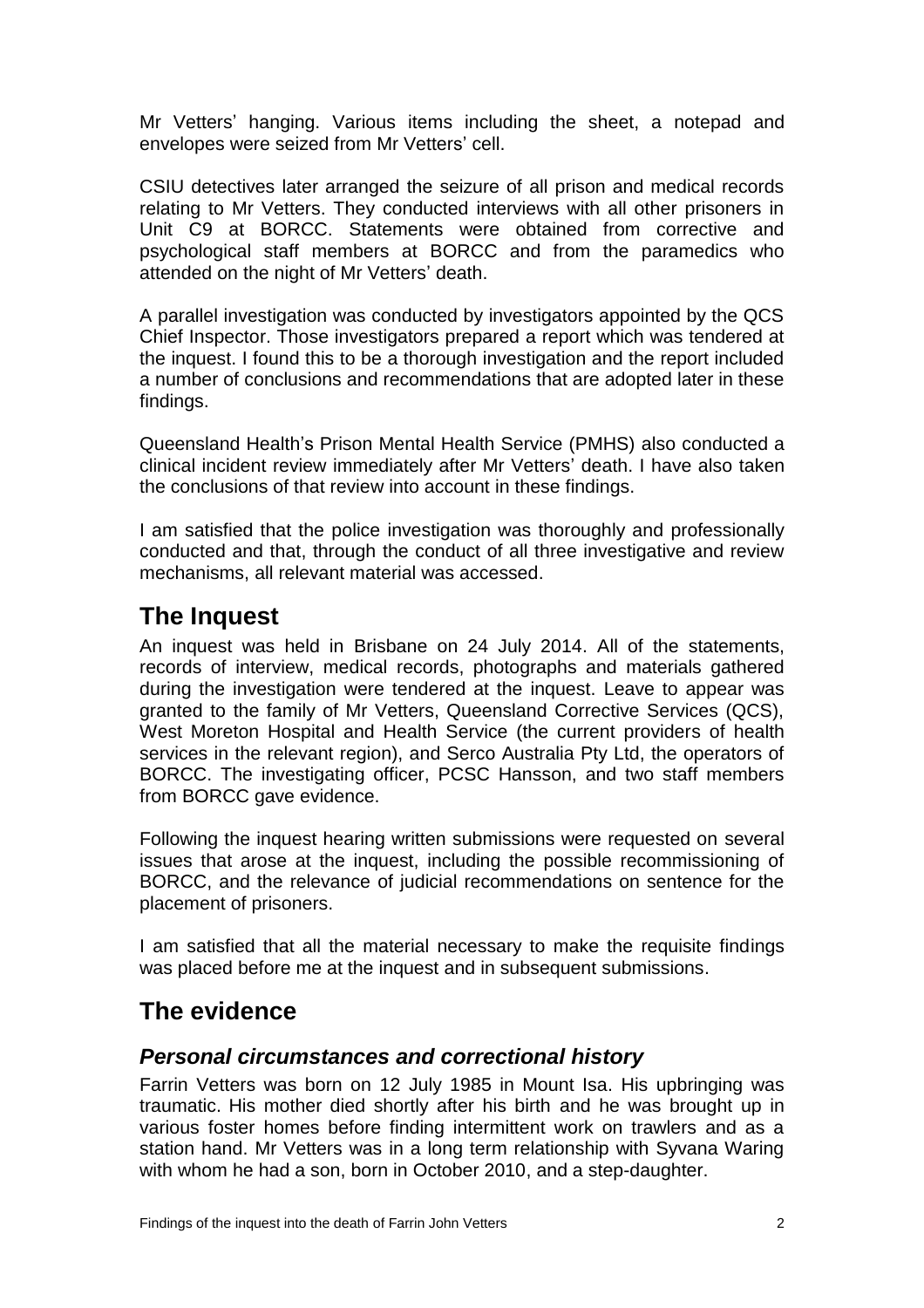After Ms Waring was released from custody in October 2011 the status of her relationship with Mr Vetters appeared uncertain, causing him some frustration.

As Ms Waring was also in custody in July 2011, the care of the children fell to her mother, Ms Christie. Ms Christie would take the children to BORCC to visit Mr Vetters. She would also speak with Mr Vetters by telephone.

Mr Vetters' criminal history began at the age of 14 and resulted in four periods of imprisonment between 2003 and 2011. These resulted from a variety of offences predominantly arising from a need to fund his ongoing use of heroin and other illicit drugs. The longest period of time he had spent in the community since age 14 was six months.

After release on bail from his third period of incarceration on 20 April 2010, Mr Vetters was returned to custody on remand on 11 June 2010. On 16 March 2011 he was sentenced to four years imprisonment for various offences including one of robbery with actual violence while armed. He was given a full time discharge date of 21 May 2014 with a parole eligibility date of 16 July 2011.

In June 2011 Mr Vetters was transferred, at his request, to BORCC after brief periods at Arthur Gorrie Correctional Centre and Woodford Correctional Centre. Prior to the period of incarceration preceding his death, he had previously been a prisoner at BORCC from 4 February 2008 to 2 June 2008; and from 8 August 2008 to 16 July 2009. As a result, he was known to a number of correctional staff. He was also well known to a number of prisoners.

It is clear from the evidence that Mr Vetters retained a close bond with his extended family and was anxious to maintain contact with them while he was in custody. I extend to them my sincere condolences.

## <span id="page-4-0"></span>*Psychiatric history and treatment*

Mr Vetters was referred to the PMHS in November 2010 by a nurse at Arthur Gorrie Correctional Centre as he had asked for help in relation to panic attacks. On initial review he gave a history of having been diagnosed with Post Traumatic Stress Disorder arising from various abuses suffered as a child. He described an attempt to hang himself at age 13 while in youth detention. Mr Vetters denied any recent or current suicidal ideation and was accepted as a client for review by a psychiatrist.

Mr Vetters was first seen by a PMHS psychiatrist on 24 February 2011 and attended further appointments in March, May, June and July 2011.

According to the PMHS incident review report, Mr Vetters did not suffer from a major mental illness or depression. He was diagnosed with Mixed Personality Disorder (antisocial and borderline types), polysubstance abuse (amphetamines, cannabis), opiate dependence as well as possible Post Traumatic Stress Disorder or an Anxiety Disorder.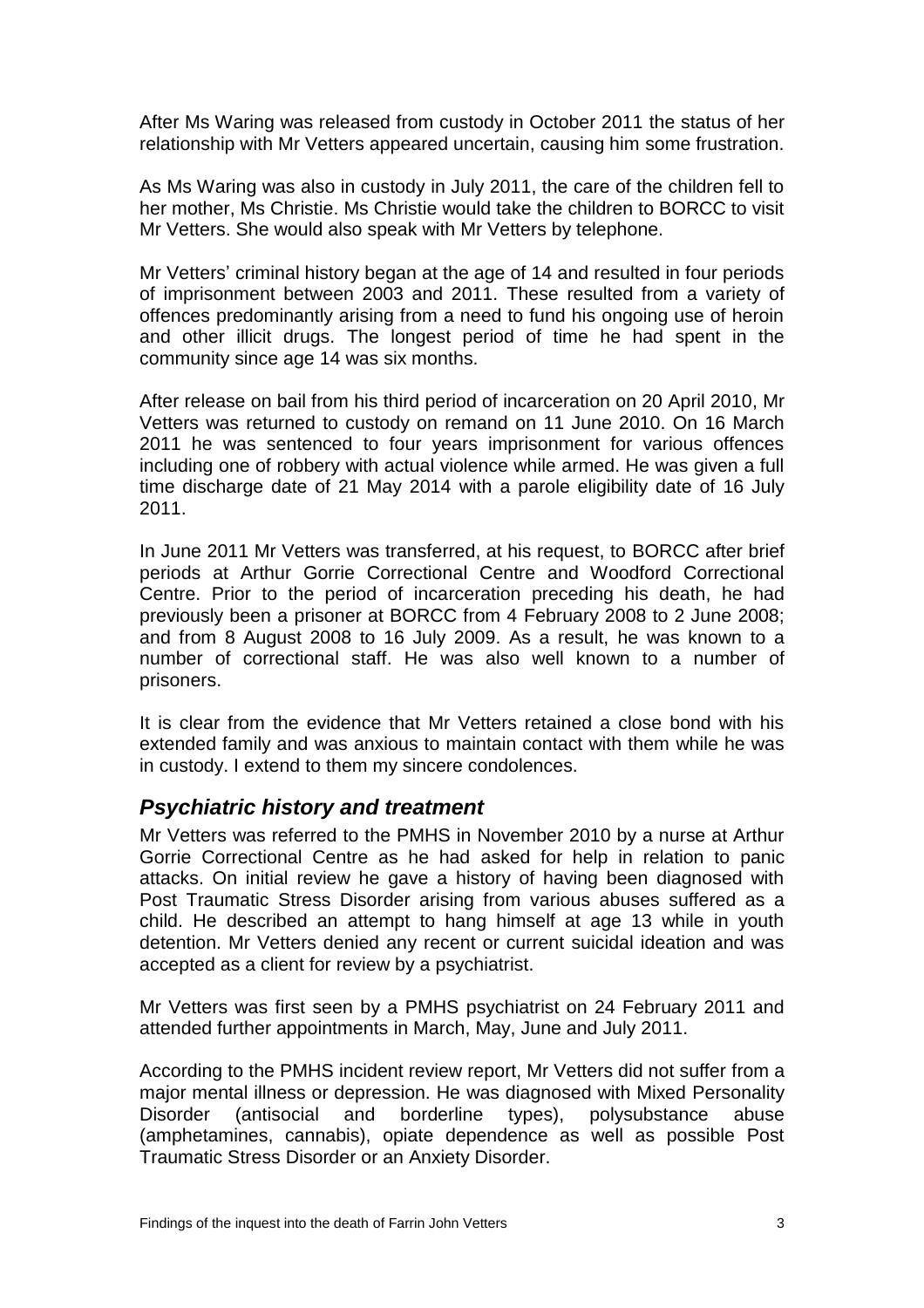These conditions manifested in symptoms of anger, disturbed sleep, anxiety and unstable mood. Mr Vetters repeated his description of an attempted hanging at age 13 during the initial consultation. However, he at no other time indicated suicidal ideation to PMHS psychiatrists. The PMHS position, as put to the inquest through the tendering of its review, is that Mr Vetters was accepted as a client due to the recognition of his relative vulnerability, distress and need for support.

Mr Vetters was prescribed the antidepressant medication Fluvoxamine, which was gradually increased. He was also prescribed sedatives on occasion, predominantly Diazepam (valium).

At his interview with the PMHS psychiatrist on 5 July 2011 Mr Vetters presented as aggressive and argumentative to such an extent that the interview had to be terminated. It appears that no notification of this early cessation was given to the PMHS clinical coordinator as would normally be expected.

His next scheduled appointment proceeded on 16 August 2011. This was to be Mr Vetter's last contact with a PMHS psychiatrist. He refused to attend an appointment scheduled for September 2011 and the next appointment was listed for early November 2011, after his death.

In the August 2011 interview Mr Vetters expressed concern in relation to his father, who had been diagnosed with lung cancer. He was also worried about his partner and was attempting to complete a parole application. Family stressors were seemingly leading to increased levels of anxiety though Mr Vetters had been compliant with his medication regime. A plan was put in place for BORCC employed psychologists to continue to provide support. Mr Vetters again denied any suicidal thoughts.

## <span id="page-5-0"></span>*Events leading to the death*

Holly Rogers is a psychologist who was working at BORCC in 2011. She told the inquest that she knew Mr Vetters from his previous periods of incarceration and assessed him on arrival at BORCC in June 2011. That assessment involved her liaising with Alberta Western, the accommodation manager for BORCC.

A major consideration for these two staff members was that an Intensive Management Plan (IMP) had been imposed on Mr Vetters prior to his arrival at BORCC. The IMP had been developed by the staff at BORCC in order to facilitate Mr Vetters' desired transfer to that facility.

A case conference on 17 June 2011 by an IMP panel which included Ms Western, as well as the Senior Psychologist and the Deputy Director for BORCC, deemed the imposition of an IMP appropriate. This decision was based on a variety of recent behavioural problems exhibited by Mr Vetters, including a minor assault on corrective services staff at Brisbane Correctional Centre on 2 June 2011.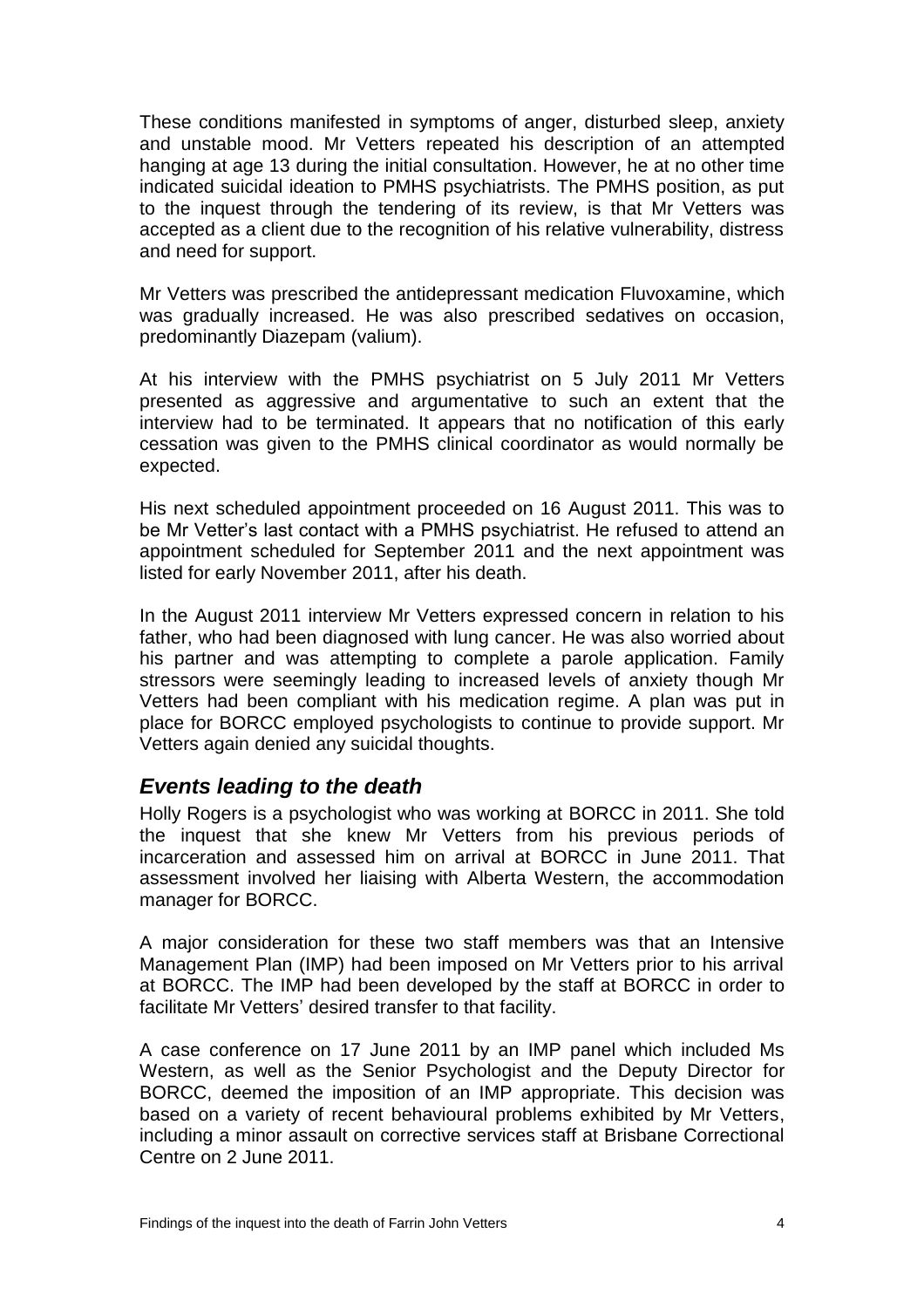This assault occurred during a proposed one night stay while Mr Vetters was being transferred from Woodford Correctional Centre to BORCC. It resulted in his transfer to BORCC being temporarily halted. The meeting on 17 June effectively set in place the conditions necessary for Mr Vetters' ultimate transfer, which occurred on 29 June 2011.

On arrival at BORCC he underwent the usual induction process, which included an assessment of his mental health. He did not admit to having any suicidal thoughts or any thoughts of self-harm. His IMP was reviewed on 9 August 2011. His privileges were extended such that there were no limits imposed on expenditure and gym attendance, and he could attend touch football on weekends.

On 12 September 2011, his IMP was again reviewed. It was changed to a functional IMP and included a reference to participating in self-paced workbooks for anxiety and coping skills. On 24 October 2011, his IMP was again reviewed. It then became a hybrid IMP that addressed both behavioural and functional issues.

The IMP process is regulated by QCS policy. That policy calls for the IMP panel to invite representations from a Queensland Health representative (including PMHS). It mandates the inclusion of a review date which must be a maximum of three months from the date of imposition. The policy also requires a clear rationale to be provided to support the type and location of accommodation specified for the prisoner.

The IMP initially developed for Mr Vetters failed to satisfy these requirements. No PMHS representative was consulted; no review date was included; and the accommodation was not specified. The report prepared for the Office of Chief Inspector stated that the IMP was not ultimately reviewed until four months later, in October 2011.

However, Ms Rogers told the court that she and Ms Western would review the IMP each month although it seems no written records of their discussion or considerations was made. I accept that these reviews were occurring and note that when Mr Vetters' IMP was varied two days prior to his death, reference was made to a case conference regarding the IMP on 8 September 2011.

QCS policy requires that a prisoner with a history of self-harm should be accommodated in a suicide-resistant cell. Mr Vetters was initially accommodated in cell block B12, which met this criteria. A decision was taken later to move him to cell blocks, B5, B4 and C9 in order to be with two other prisoners he had nominated as being either family or able to provide support.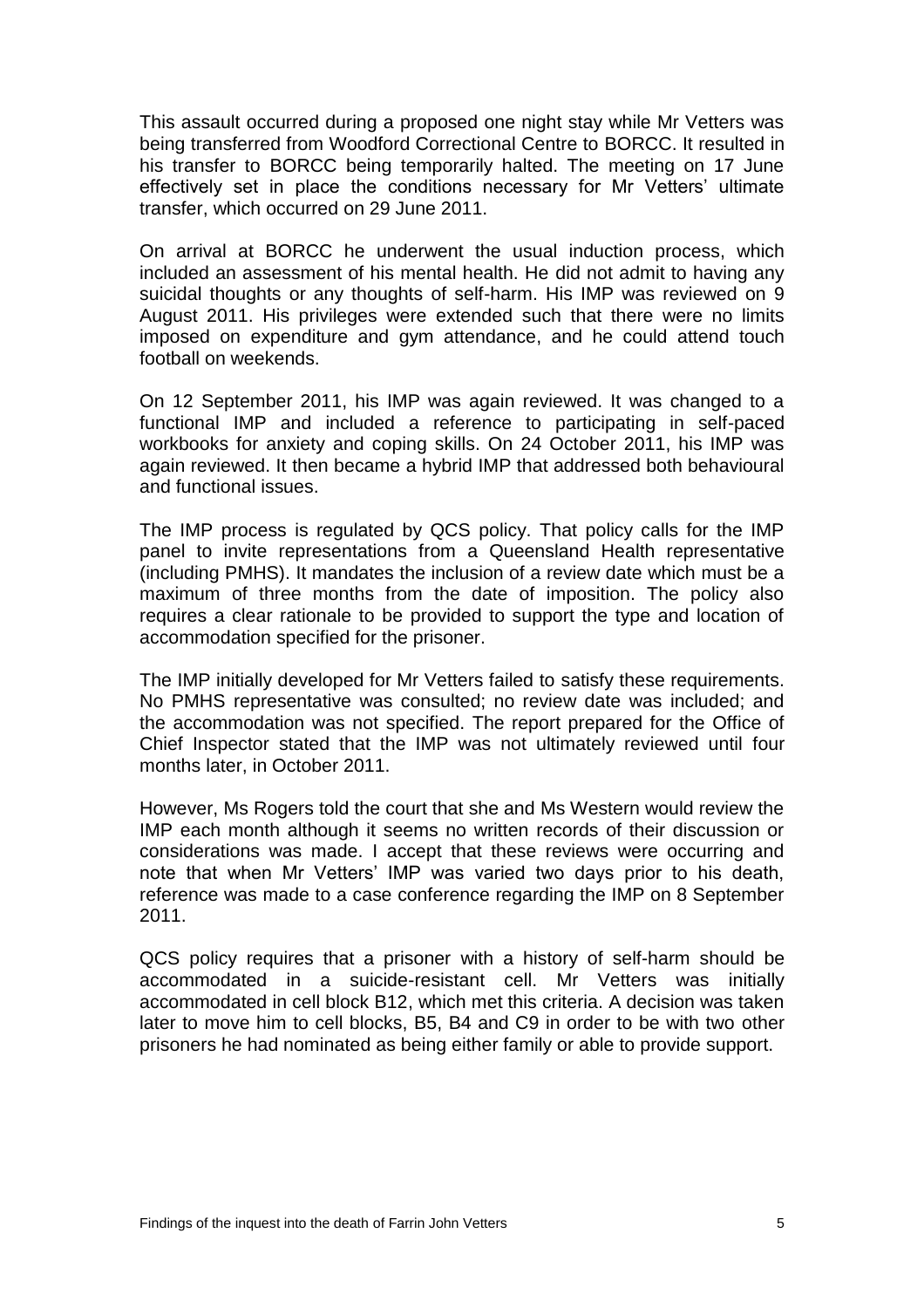Prior to his death, Mr Vetters was housed in Block C9. This was a relatively small cell block with only 16 prisoners, a number of those prisoners being Mr Vetters' friends. His cousin Mr Craigie was also housed in the unit.

At the inquest Ms Western, the accommodation manager, explained while there were some suicide-resistant cells at BORCC, a number of factors influenced where a prisoner was placed. Mr Vetters was not assessed as being an 'at risk' prisoner. She did not consider that the larger suicideresistant units of B13 and B14 would have been suitable as those units had a lot of long term offenders with difficult dynamics. Further, she did not consider B11, which housed more vulnerable prisoners, and first time offenders, would have been suitable.

In Ms Western's opinion, while Block C9 did not have suicide-resistant cells, Mr Vetters was suited to the environment because he was not an 'at risk' prisoner. It was a small unit and it offered him support through friends and family. Relevantly, if Mr Vetters had been found to have been 'at risk' immediately prior to his death, it is likely he would have been managed in the Detention Unit, or the Medical Centre.

In the months following his transfer to BORCC, Mr Vetters continued to present as a difficult prisoner to manage. A practice developed whereby, at Mr Vetters' request, he would be accommodated in the Medical Centre or the Detention Unit in order to have some "time out". This and other strategies appeared to be assisting Mr Vetters such that, as mentioned above, on 8 September 2011 a case conference led to a decision to vary Mr Vetters IMP. It was to be varied from a "behavioural" to a "functional support" plan. Ms Rogers described the difference as minimal, albeit that the latter provides the prisoner access to more materials to assist in the management of anxiety and required staff to consider alternative ways of dealing with Mr Vetters that may not be afforded to other prisoners.

The implementation of this change appears to have been delayed somewhat by a deterioration in Mr Vetters' conduct but ultimately occurred on 24 October 2011.

On 17 October 2011, Mr Vetters completed a Prisoner Request Form seeking a transfer to the Townsville Correctional Centre. He indicated he was from Mt Isa and all of his family support networks were in that area. His request for transfer was actioned by BORCC on 19 October 2011.

On or around 20 October 2011, Mr Vetters was seen by Mr Rick Renouf, a counsellor with 'Gallang Place' (Aboriginal and Torres Strait Islander Counselling Service). Mr Renouf formed the impression Mr Vetters was in good spirits. While Mr Vetters expressed frustration and reported he 'felt victimised by the system', was 'fed up' and that 'everything he wanted to do fell on deaf ears', he did not see any signs Mr Vetters may have been suicidal or had intentions of self-harm.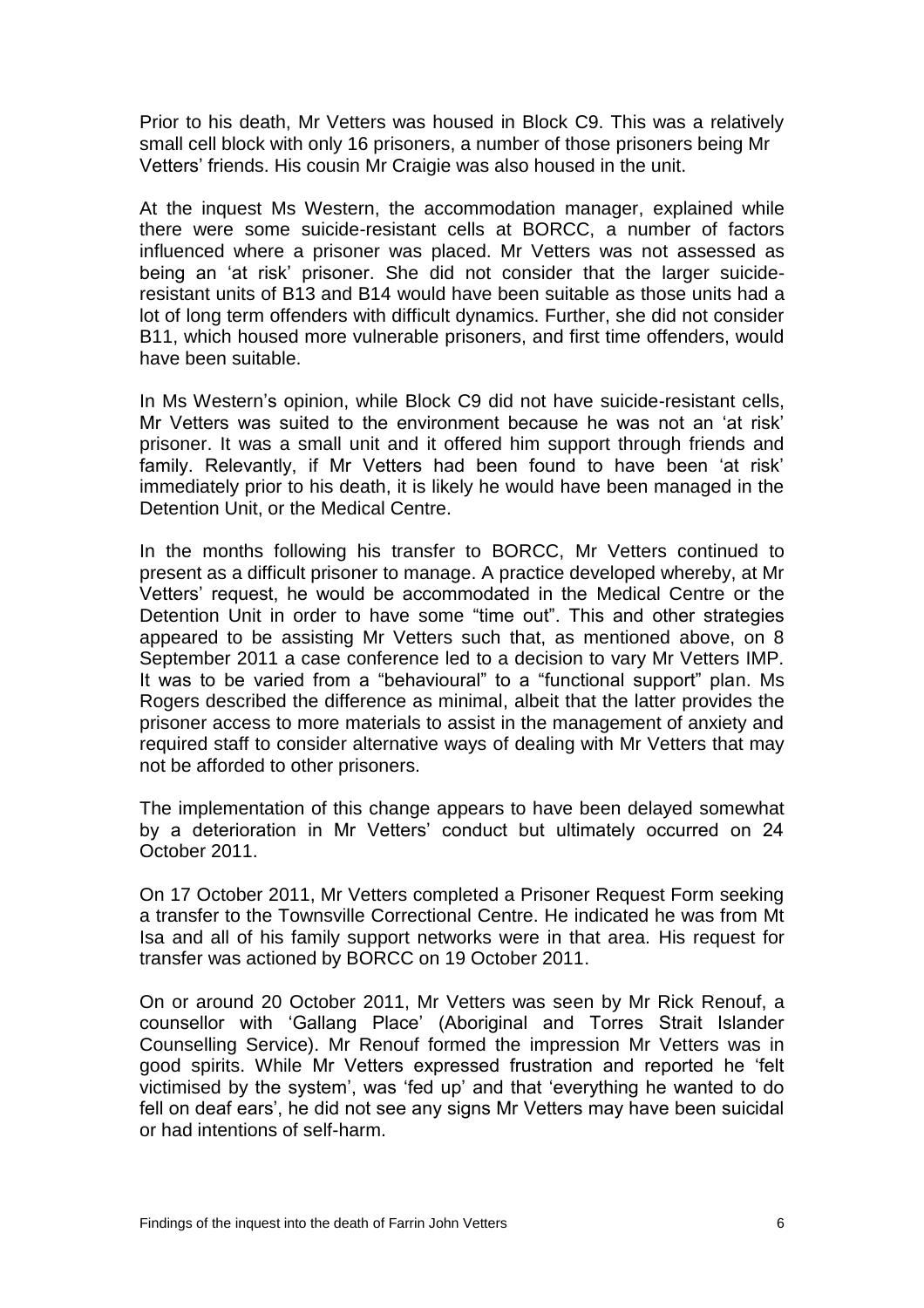Telephone calls made by Mr Vetters in the last week of his life reveal ongoing concern about his father's health and isolation from his children. He referred to the need to 'shut out' his partner as he became too stressed when thinking about what she was doing. He was obviously mindful of his two children and distressed at being isolated from them.

Mr Vetters seemingly had a good relationship with his partner's mother, Cheryl Christie. On 23 October 2011 she brought the two children to see him at BORCC. Ms Christie later told police that Mr Vetters seemed "*really good*" during that visit. She said their conversations were forward looking and they spoke about where Mr Vetters might be transferred after the planned closure of BORCC such that he would still have ongoing access to the children.

On 24 October 2011, Mr Vetters requested an inter-unit visit with his uncle, Prisoner Michael Carr. This was facilitated and nothing untoward was noted or reported. Later that afternoon, Mr Vetters requested he spend the night in the Medical Centre. He reported it was his daughter's third birthday and he wanted to spend the night in the ward. Clinical Nurse Hooper noted Mr Vetters was highly anxious but settled following discussions about his current and past concerns.

Mr Vetters was reported to have openly communicated with CN Hooper. She arranged for Mr Vetters to receive an extra dose of Phenergan to assist him sleep. CN Hooper reported after Mr Vetters had some milk and toast he was asleep by 10:30pm. CN Hooper advised investigators she was of the opinion Mr Vetters had improved as a result of being in the Medical Unit.

On 25 October 2011 Mr Vetters presented to a corrective supervisor in a tearful state. He wanted to know the status of his requested transfer to Townsville and was missing his family. The supervisor called Ms Rogers who came to see Mr Vetters and spoke with him at length. The corrective supervisor lodged a "notice of concern" which, in any event, mandated an assessment by a psychologist.

During her conversation with Mr Vetters, Ms Rogers explored his anxiety and concerns. She found out that on the nights of 23 and 24 October 2011 Mr Vetters had spent the night in the medical centre to assist with his anxiety. He denied having suicidal thoughts but requested "time out" in the Detention Unit. Ms Rogers told the inquest that she did not consider the incident a great deal different to previous episodes of anxiety experienced by Mr Vetters and saw no reason to place him on a formal observation regime (within the "at risk" policy framework).

Ms Rogers assessed whether Mr Vetters had a current risk of harming himself by directly asking him a series of questions in relation to suicide and selfharm. She stated, "*He assured me that it was nothing like that at all and that he just wanted time out to clear his head*". He said everything could get a bit hectic in the unit and that everything was going well but he was just stressing about Townsville. She told him she would follow up that for him.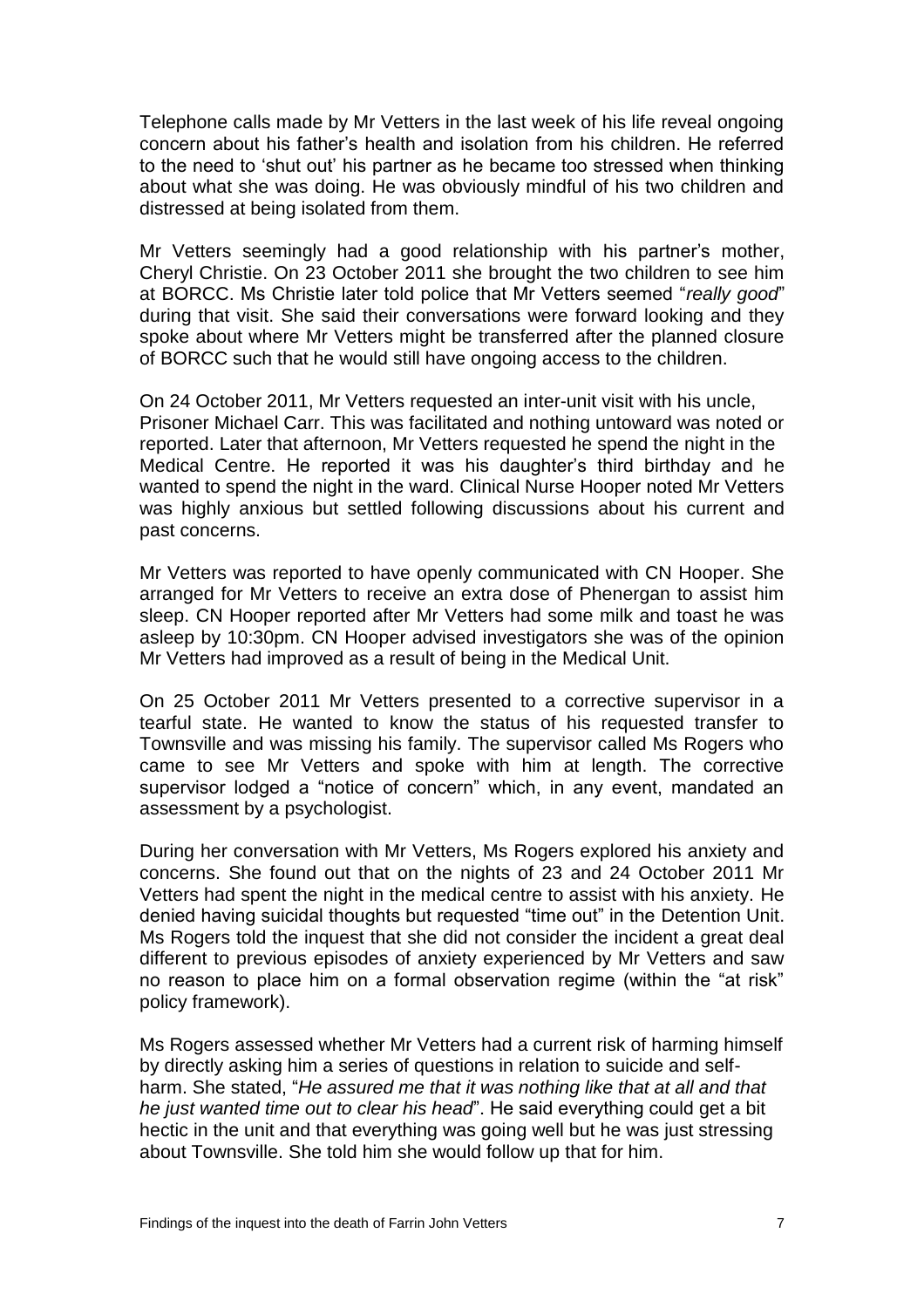Mr Vetters' night in the Detention Unit passed uneventfully. The following day Ms Rogers contacted sentence management and confirmed that the request for transfer had been received at Townsville and was being assessed. At around 3:00pm she received a message that Mr Vetters wanted to speak to her and she went to the Detention Unit for this purpose. She passed on the news regarding the transfer to Townsville.

Ms Rogers told the inquest that Mr Vetters presented well and was cheerful. He stated that he had needed a rest and was now ready to return to his normal cell in C9. This conversation lasted around 40 minutes and ended with Mr Vetters asking whether Ms Rogers thought the Townsville application would be successful. Ms Rogers told him that she was sure it would be. She then made a case note of the conversation in which she indicated there were no indicators of self-harm.

Ms Rogers reports in her contemporaneous case note of 26 October 2011, *"He indicated today he was feeling better and it had allowed him the opportunity to calm down. He openly discussed his plans for the future and his current stressors and was informed that his request to transfer to Townsville CC had been actioned for consideration by OMT. Nil salient indicators were identified during interview".*

Mr Vetters was transferred back to his cell in unit C9. Between 4:15pm and 5:55pm he spoke to some other prisoners including Owen Craigie. Mr Craigie found a CD that Mr Vetters had asked for and says that Mr Vetters was singing when he took it into his cell. He saw Mr Vetters laughing and mucking around with another prisoner. Neither he nor any of the other prisoners spoken to were concerned with Mr Vetters' demeanour that evening.

At 6:05pm CCOs Turner and Smith commenced lock down of Units C7 and C9. This involved them manually locking each cell. CCO Turner told police that he recalls seeing Vetters alone in his cell, sitting at his desk and writing. The television was on and there was no conversation between the two. The lockdown would normally occur at 7:00pm. However, on this evening it occurred earlier to allow staff to attend a union meeting.

## <span id="page-9-0"></span>*Mr Vetters is found deceased*

Eric Fisher was in an adjacent cell to Mr Vetters and told police he recalled loud music being played from Mr Vetters' cell well after lock down. He was painting when he heard what sounded like a chair being moved around in Mr Vetters' cell. He thought it a little unusual that someone would be mucking around with a chair but didn't take a great deal of notice. A short time later he turned off his light. He estimates that he heard this sound from Mr Vetters' cell around 15 minutes before the nurses arrived that night for their regular medication run.

The medication run usually occurred at 9:00pm each evening but on 26 October 2011 it was running approximately 10 minutes late due to a late request for specific medication by one of the prisoners. This meant Mr Vetters'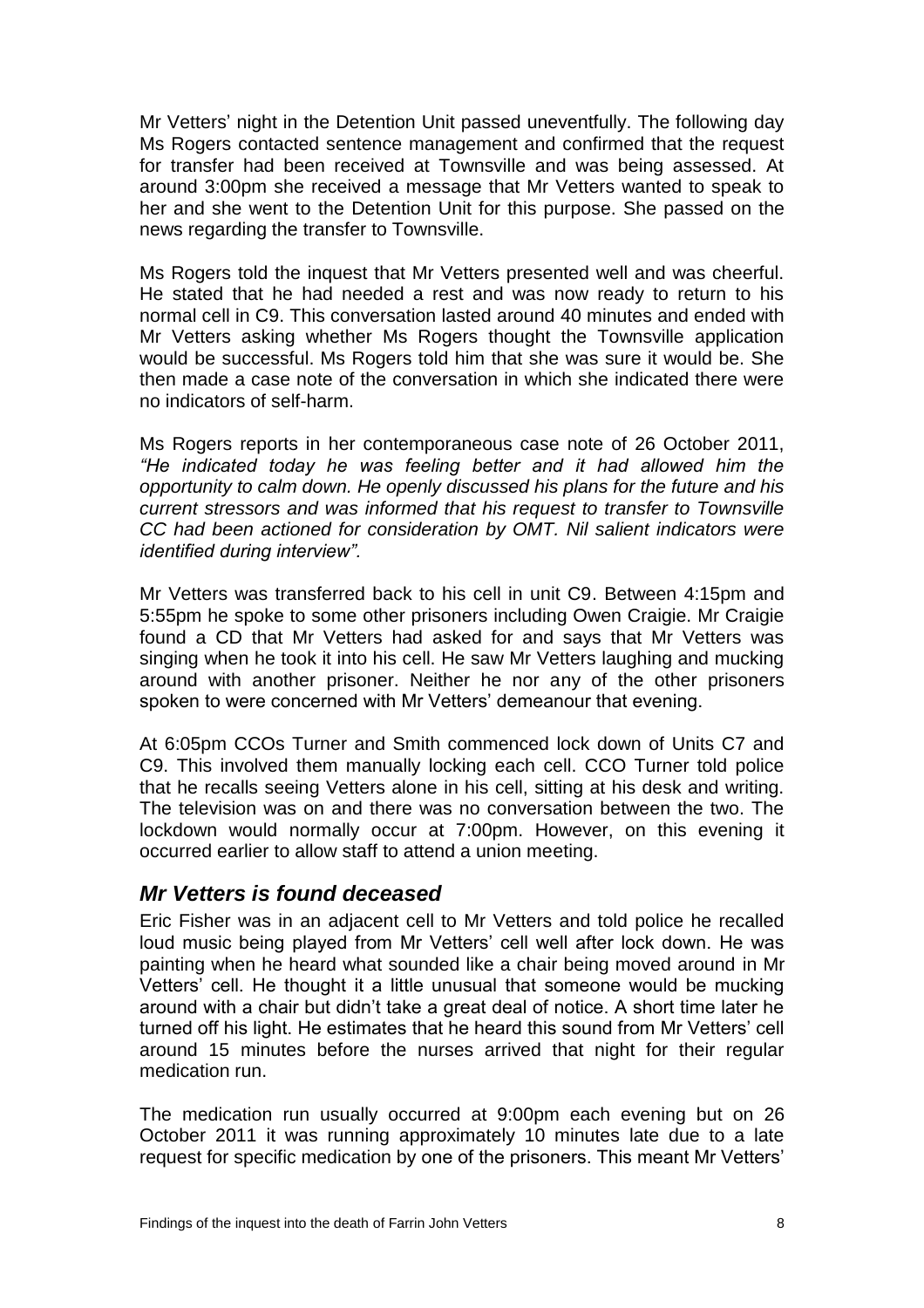cell was not reached until 9:18pm. On arrival it was noticed that Mr Vetters' cell window was covered and the door was immediately opened.

CCO Tualaulelei and Operational Supervisor Turton both saw Mr Vetters hanging from the bars above his door. They say he was facing towards the door with his feet back into the cell and touching the ground. Together they lifted Mr Vetters and Supervisor Turton attempted to cut the sheet above the knot. This was unsuccessful and ultimately the noose was able to be widened and lifted over Mr Vetters head.

In their report, investigators appointed by the Office of the Chief Inspector noted that the 'cut-down knife' used is specifically designed to safely cut the ligature from the point where it is connected to the neck rather than at the point of the knot. An inspection showed the knife was sharp and in good working order though it was noted that some of the officers involved in the initial response had "*limited or non-current*" training in the use of the knife. There is nothing to suggest that, ultimately, it made a difference to the outcome in the case of Mr Vetters.

A "*code blue*" was called and master control contacted the Queensland Ambulance Service via triple 0. Clinical Nurse Hooper, who had been present as part of the medication run, commenced CPR. A Life pack defibrillator was attached and at 9:32pm she administered adrenaline before continuing CPR. At 9:34pm paramedics arrived. They directed that Mr Vetters be moved from his cell and he was placed in the unit hallway. The two QAS officers (soon assisted by two more) continued resuscitation attempts until it became evident that Mr Vetters could not be revived. Life extinct was declared at 9:52pm.

A handwritten note found in Mr Vetters' cell appears to be a 'suicide note'. In it the writer states that he '…*carnt (sic) do this & go through this pain any more…*". He expresses his love to a number of relatives and asks to be buried "*back home*".

A document examiner with the QPS scientific section, Mr John Lau, examined the note along with three other handwritten letters and some addressed envelopes found in Mr Vetters' cell. Mr Lau formed the opinion that the writer of the letters was also the writer of the suicide note.

The DNA sample taken from the knot on the sheet used in the hanging revealed a mixed DNA profile which could be separated into major and minor DNA profiles. The major profile matched a profile obtained from the body of Mr Vetters.

## <span id="page-10-0"></span>*Autopsy results*

An external autopsy examination was carried out on 29 October 2011 by an experienced forensic pathologist, Dr Alex Olumbe.

A post mortem CT scan was conducted and samples taken for toxicological analysis. In his autopsy report, tendered at the inquest, Dr Olumbe noted: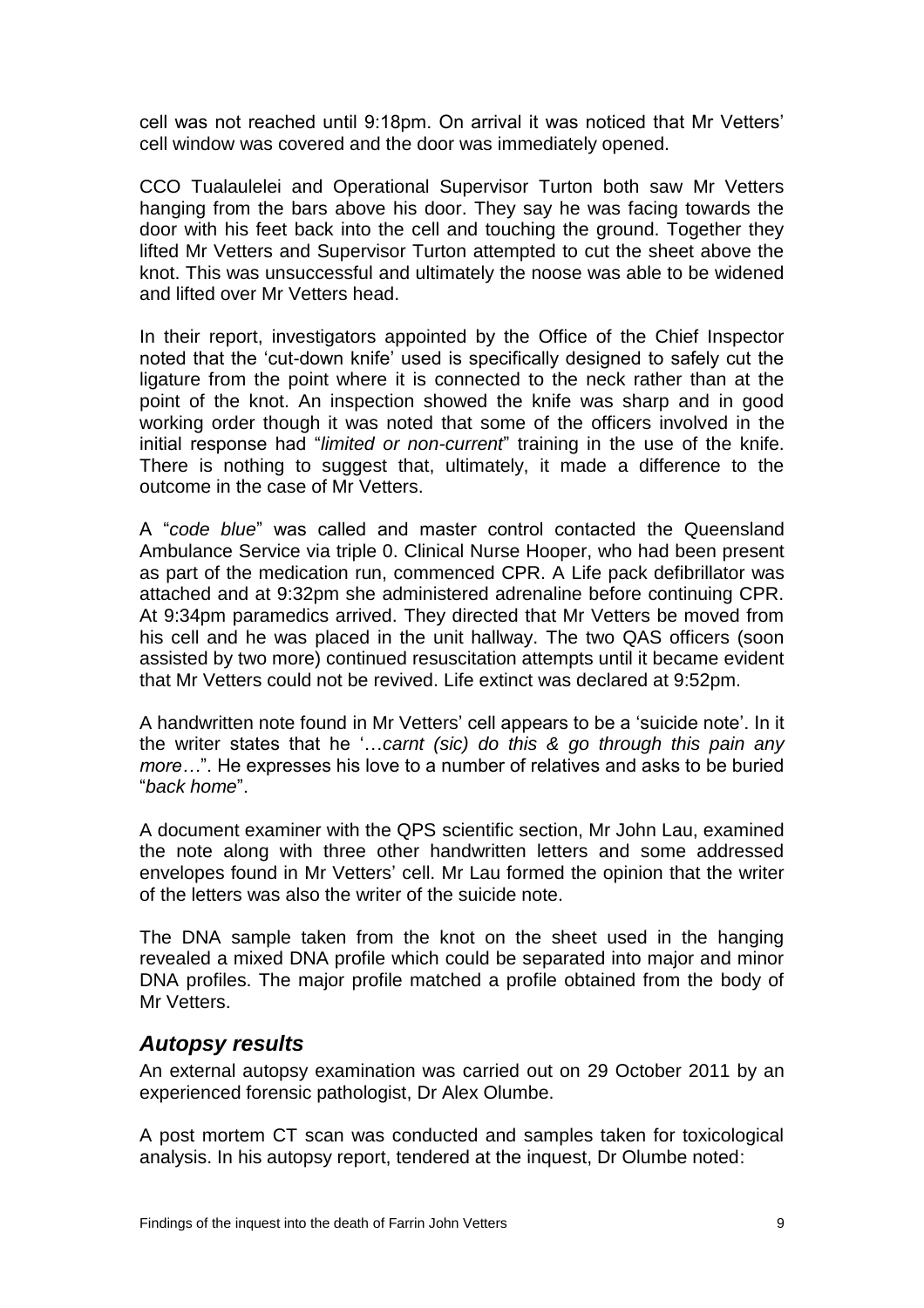"*In the common scenario where a bed sheet has been used, one would not expect a linear abrasion as it was seen in this case.* 

Dr Olumbe had access to the corrective services medical records relating to Mr Vetters. After considering these, the CT scan, toxicology report and his own observations at autopsy, Dr Olumbe issued a certificate listing the cause of death as:

*1(a) Neck Compression*

I will address the significance of the concerns raised in the report of Dr Olumbe later in these findings.

## <span id="page-11-0"></span>*Medical Review*

A clinical incident review concluded that, in relation to Mr Vetters' contact with PMHS, there was no "*…cause and effect relationship to the outcome of this incident*." It was noted that Mr Vetter's mental health issues would have been unlikely to have warranted ongoing mental health care in the community by a public mental health service. He was not thought to suffer from a mental illness, rather suffered mental health vulnerability as a result of his mixed disorders and history of opiate dependence. The PMHS review did find areas of practice that warranted improvement. It was found that:

- 1. Both PMHS psychiatrists and the primary care general practitioners attending BORCC were making changes to Mr Vetters' psychotropic medication;
- 2. Confusion had arisen as to whether Mr Vetters had been referred to the PMHS psychological service or whether ongoing therapy was to be provided solely by Correctional psychological staff; and
- 3. Following a premature termination of Mr Vetters' psychiatric review on 5 July 2011, the psychiatrist should have liaised with the PMHS clinical coordinator. This did not occur.

A statement from Dr Andrew Aboud, Clinical Director for PMHS, was tendered at the inquest. Dr Aboud addressed the findings and outlined the actions taken in response.

I accept that there was no causal relationship between Mr Vetters' death and his contact with the PMHS. The three areas for improvement identified are important and details of the PMHS response are detailed later in these findings.

## <span id="page-11-1"></span>*QCS Investigation*

The investigation instigated by the Office of the Chief Inspector led to the following findings:

In relation to the Terms of Reference, the Inspectors hold the view that *there is sufficient evidence, on the balance of probabilities, to substantiate the following findings (order does not infer significance).*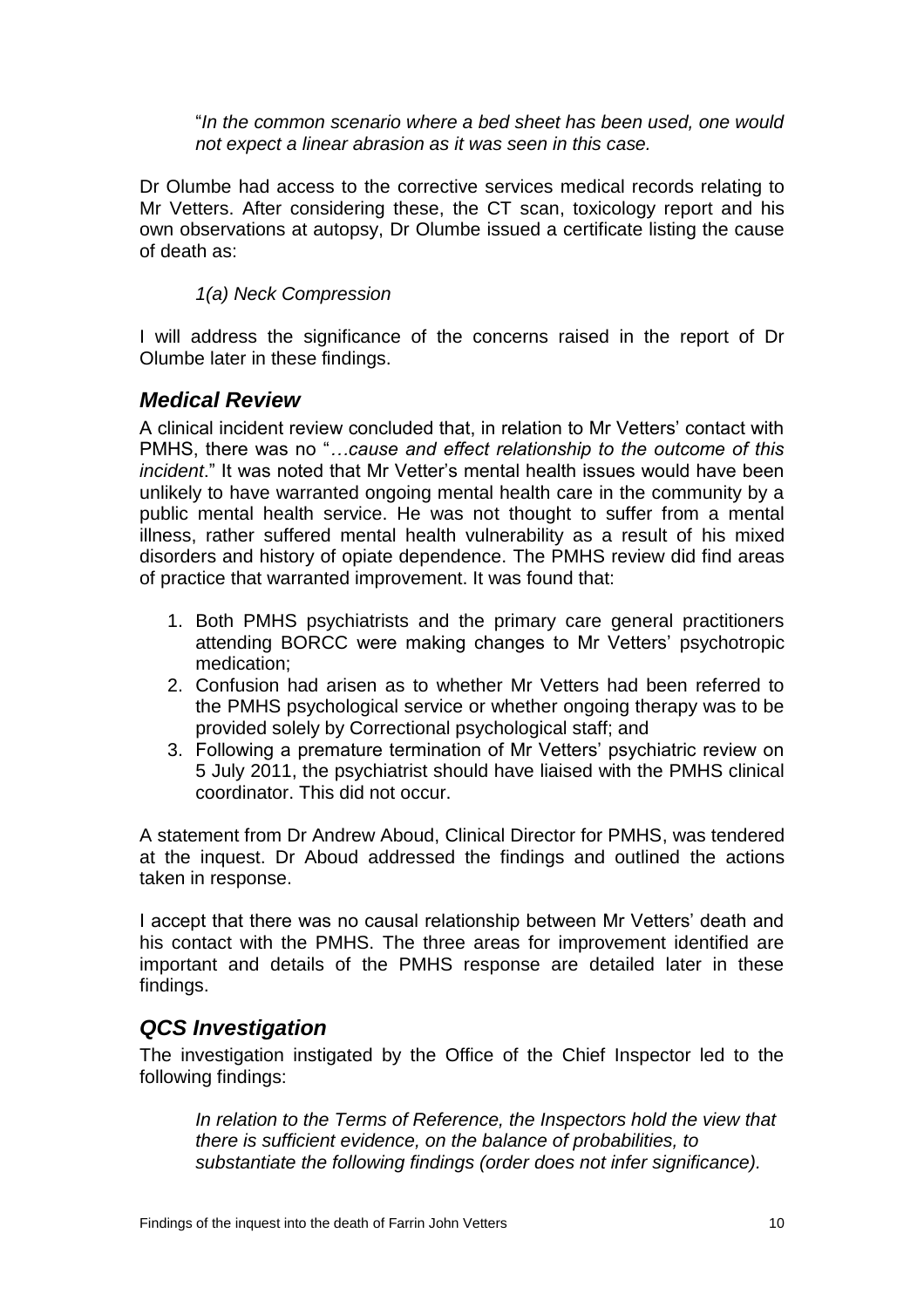#### *Finding 1*

*Inspectors do not make any adverse findings in regards to Borallon's response to the death of the Deceased Prisoner in his cell on 26 October 2011, or the rendering of medical assistance in the resuscitation attempts that followed. The overall cultural support offered to the prisoners post-incident was also appropriate.*

#### *Finding 2*

*Borallon failed to comply with several administrative requirements of the QCS Procedure – 'Intensive Management Plans'.*

#### *Finding 3*

*Borallon staff did not fully comply with the requirement for completing daily case notes for prisoners on IMPs, or the requirement to accurately record the internal movements and bed histories of prisoners when attending the internal Medical Unit.*

#### *Finding 4*

*Borallon staff did not follow the requirement for all NOCs to be entered onto IOMS. The QCS procedure requires that a NOC that does not result in initial response plan be entered in a prisoners case notes and not the Self Harm specific records in IOMS.*

#### *Finding 5*

*QCS Procedure – 'Death in Custody' contains a number of vague requirements and ought to be amended to give the document greater clarity and to ensure adherence to section 24 of the Corrective Services Act 2006 ("CSA 2006").*

#### *Finding 6*

*Borallon allowed a prisoner to place an external telephone call to advise his relatives of the death in custody at a time when the Deceased Prisoner's partner, family and immediate relatives were yet to be notified in accordance with the procedures.*

#### *Finding 7*

*Some Borallon staff had a misunderstanding of the correct use of a 'Cut Down Knife' and had not received recent training in regards to its correct use and limitations.*

## <span id="page-12-0"></span>**Conclusions**

The mixed DNA profile taken from the sheet in Mr Vetters' cell can be adequately explained by a multitude of non-sinister scenarios. Its possible significance is outweighed by the evidence establishing that Mr Vetters' was locked in his cell alone on the evening of 26 October 2011 and could not have been in contact with any other person before he was found hanging later that night.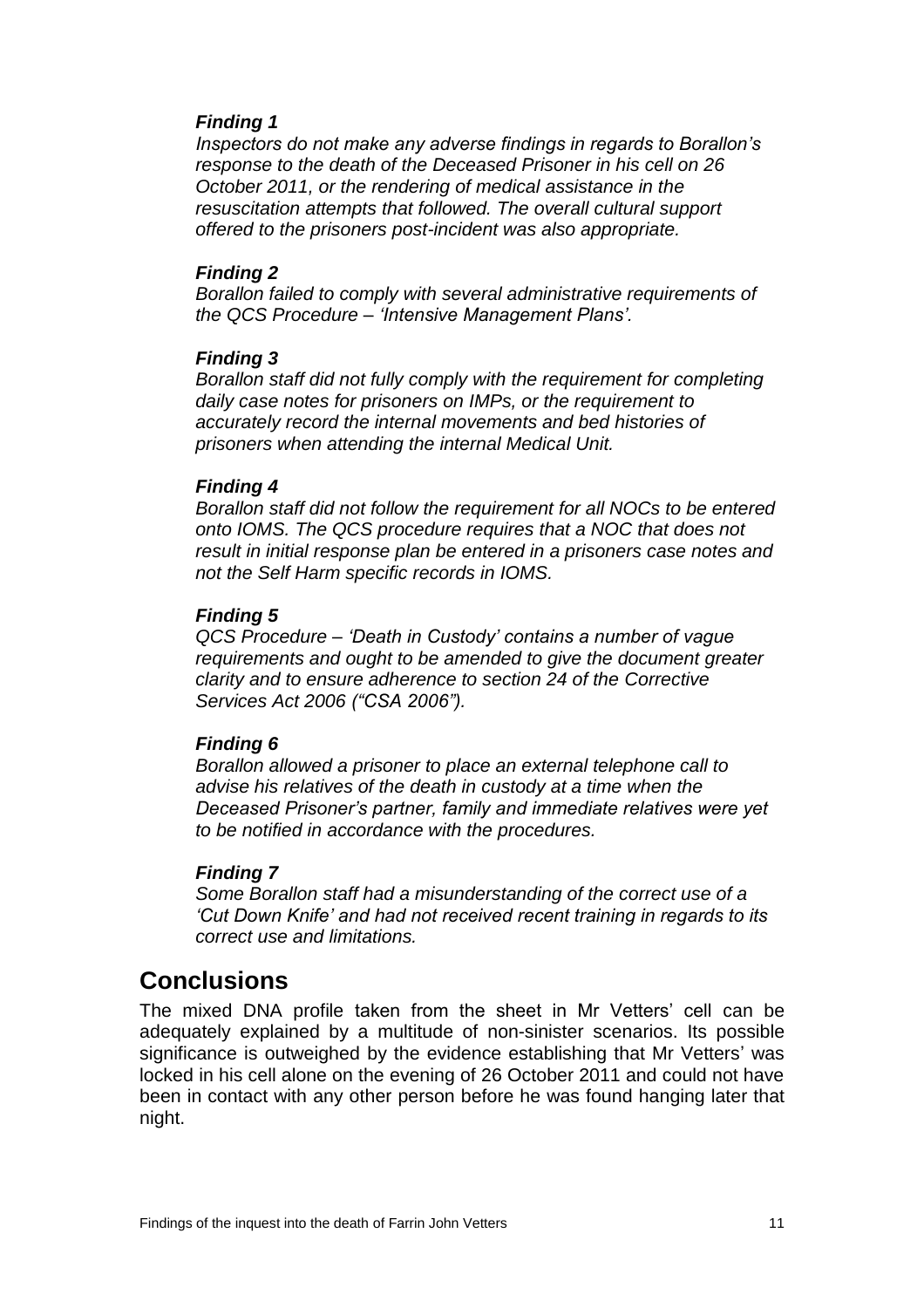I have also given consideration to the assessment of the linear abrasion found on Mr Vetters' neck by Dr Olumbe. It is an opinion which must be considered in the context of all the evidence available at the inquest (to which Dr Olumbe was not privy). There is compelling evidence that Mr Vetters was alone in his cell when the ligature was attached around his neck. The involvement of a second person would necessarily mean an enormous and incredibly unlikely conspiracy and cover up involving corrective services officers, nursing staff and other prisoners in circumstances where no motive for the killing of Mr Vetters is evident.

The Queensland Police Service investigating officer concluded, "*that no deliberate act or omission, nor any error of judgement by any person contributed to the death of Vetters"*. Further, the investigating officer identified the numerous stressors which were impacting on Mr Vetters prior to his death. He found the staff members at BORCC were well aware of Mr Vetters' issues and his investigations revealed all that could be done was done to manage him.

I am satisfied from all the evidence that no other prisoner or member of staff at BORCC was directly involved in the death of Mr Vetters.

The Investigation by Prisoner Mental Health Services found while Mr Vetters had a previous suicide attempt by hanging at the age of 13, he did not describe suicidal ideation or intent to any Prisoner Mental Health Service staff during the period of incarceration prior to his death.

The Chief Inspector's investigation concluded, "*At no time during the Deceased Prisoner's contact with mental health personnel, centre staff, or other prisoners did there appear to be any obvious indications that the prisoner was planning a suicide attempt*".

Relevantly, the investigators stated, "*Borallon adequately assessed the Deceased Prisoner concerning: his elevated baseline; at risk assessments and his accommodation placement within the centre. Psychologists were proactively involved in managing the Deceased Prisoner, and there was no information to indicate that he was not adequately assessed given his past behavioural history and the 'coping strategies' used by both the Prisoner and the centre to attempt to minimise his levels and to maximise his level of support".*

I adopt the findings of the report conducted by the Office of the Chief Inspector.

At my request Dr Aboud examined the changes made to Mr Vetters' medication on 25 October 2011; the day prior to his death. Dr Aboud noted that during the evening Mr Vetters was noted to be very anxious, though open and communicative. Corrective services staff contacted the VMO who prescribed "*Phenergan 25mg extra*" citing "*acute on chronic anxiety and reduced sleep*". Phenergan is an antihistamine that, according to the statement of Dr Aboud, is often used to assist sleep due its sedative effect. It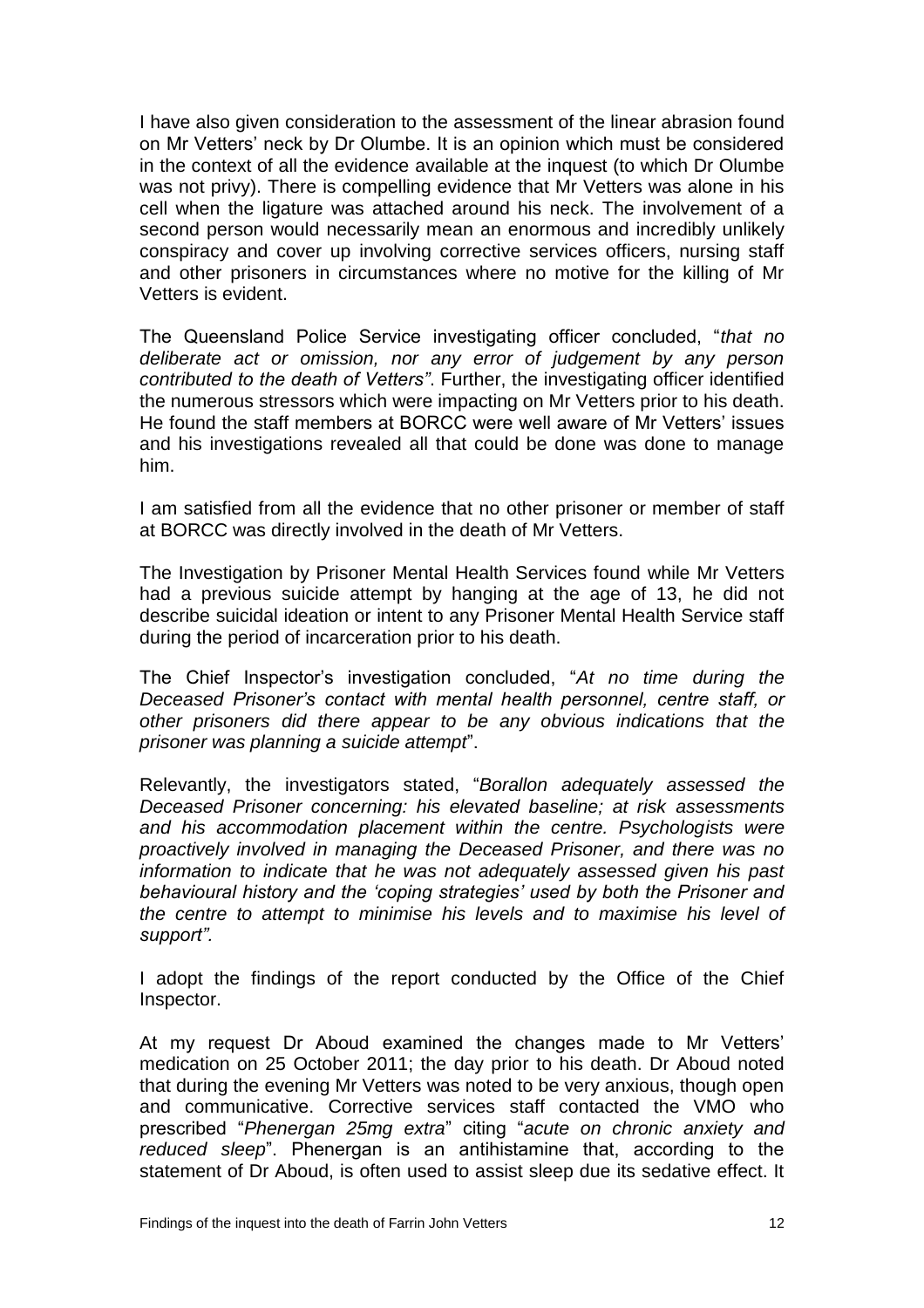is the view of Dr Aboud that this would not have had any impact on Mr Vetters' mental state and I accept this evidence.

The departure from accepted practice for the implementation of IMP's has been noted in the findings set out above. Although mindful of these it was my impression from hearing the evidence of Ms Rogers and Ms Western that both were conscientious employees who had gone out of their way to assist Mr Vetters. He was clearly a prisoner who required close attention and they had gone to great lengths to understand the issues affecting him and to formulate solutions (even though they may have been unorthodox) to try to alleviate his stress and anxiety.

I found them to be impressive witnesses who were deeply affected by Mr Vetters' death and had reflected at length on what more they might have done. I do not consider there is anything else they could have done, given the setting, to assist Mr Vetters nor was there any particular indication of his imminent suicide which ought to have been identified and acted upon.

## <span id="page-14-0"></span>**Findings required by s45**

I am required to find, as far as is possible, the medical cause of death, who the deceased person was and when, where and how he came by his death. As a result of considering all of the material contained in the exhibits, I am able to make the following findings:

<span id="page-14-2"></span><span id="page-14-1"></span>

|                    | <b>Identity of the deceased</b> – The deceased person was Farrin John Vetters.                                                                  |
|--------------------|-------------------------------------------------------------------------------------------------------------------------------------------------|
| How he died -      | Mr Vetters intentionally hanged himself using<br>a sheet tied to exposed bars in his cell while<br>incarcerated at Borallon Correctional Centre |
| Place of death $-$ | He died at Borallon in Queensland.                                                                                                              |
| Date of death $-$  | He died on 26 October 2011.                                                                                                                     |
| Cause of death -   | Mr Vetters died from neck compression.                                                                                                          |

## <span id="page-14-6"></span><span id="page-14-5"></span><span id="page-14-4"></span><span id="page-14-3"></span>*Comments and recommendations*

Section 46, insofar as it is relevant to this matter, provides that a coroner may comment on anything connected with a death that relates to public health or safety, the administration of justice or ways to prevent deaths from happening in similar circumstances in the future.

Set out below are the recommendations made by the investigators engaged by the Office of the Chief Inspector. With the exception of recommendation 3, I consider them to be appropriate and worthwhile (an explanation regarding recommendation 3 being set out below). As a result, before the inquest I sought information from the concerned agencies as to what steps had been taken to implement them. Their responses are also summarised below.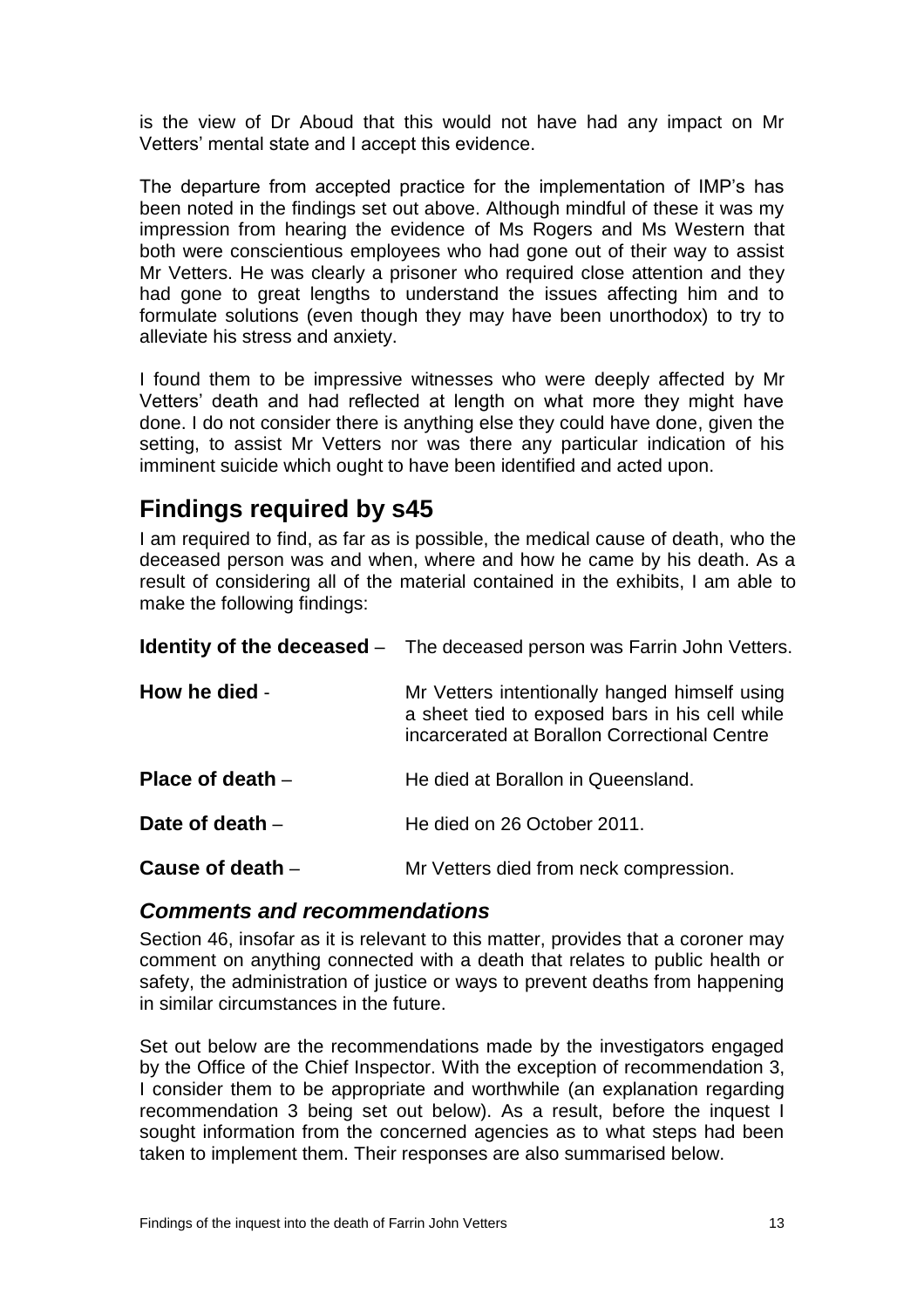### <span id="page-15-0"></span>**Recommendations**

*As noted earlier in this report, Borallon Correctional Centre was managed by The Serco Group, a private contractor. Borallon Correctional Centre was decommissioned in early 2012 in conjunction with the commissioning of the Southern Queensland Correctional Centre. Southern Queensland Correctional Centre is also operated by The Serco Group. As both the management and staff of the decommissioned and newly commissioned prison are the same, the recommendations made in the report have been made in relation to Southern Queensland Correctional Centre. In this regard, it is recommended that:*

*Recommendation 1: Southern Queensland Correctional Centre provide training to its staff about the requirements of the QCS Procedure – Intensive Management Plans.*

*Recommendation 2: Southern Queensland Correctional Centre remind all of its staff about the requirement of timely and accurate daily case notes; and the requirement to accurately record all prisoner movements within the centre that results in the prisoner being temporarily accommodated outside the prisoner's normally allocated cell.*

*Recommendation 3: Southern Queensland Correctional Centre cease its practice of not drug testing prisoners with mental health problems in individual circumstances under its targeted drug testing strategy.*

*Recommendation 4: Southern Queensland Correctional Centre provide 'refresher training' to its staff regarding: 'NOCs' and the requirement thereof of entering all NOCs onto IOMS.*

*Recommendation 5: QCS review and amend the procedures regarding 'Deaths in Custody' to ensure it reflects the requirements of section 24 of the CSA 2006, including the requirement for QCS to contact the police.*

*Recommendation 6: QCS develop a 'Death in Custody' checklist that ensures compliance with the relevant 'Procedures' (as to be amended) and the requirements pursuant to the CSA 2006. The checklist ought to be broad enough to remind staff of their 'notification requirements' and 'cultural considerations'.*

*Recommendation 7: Southern Queensland Correctional Centre review its staff training register to identify those staff members that require training on the use of a 'Cut Down Knife' and to run contingency training exercises in regards to the knife's correct use on a range of different materials commonly used in prisons as ligatures.*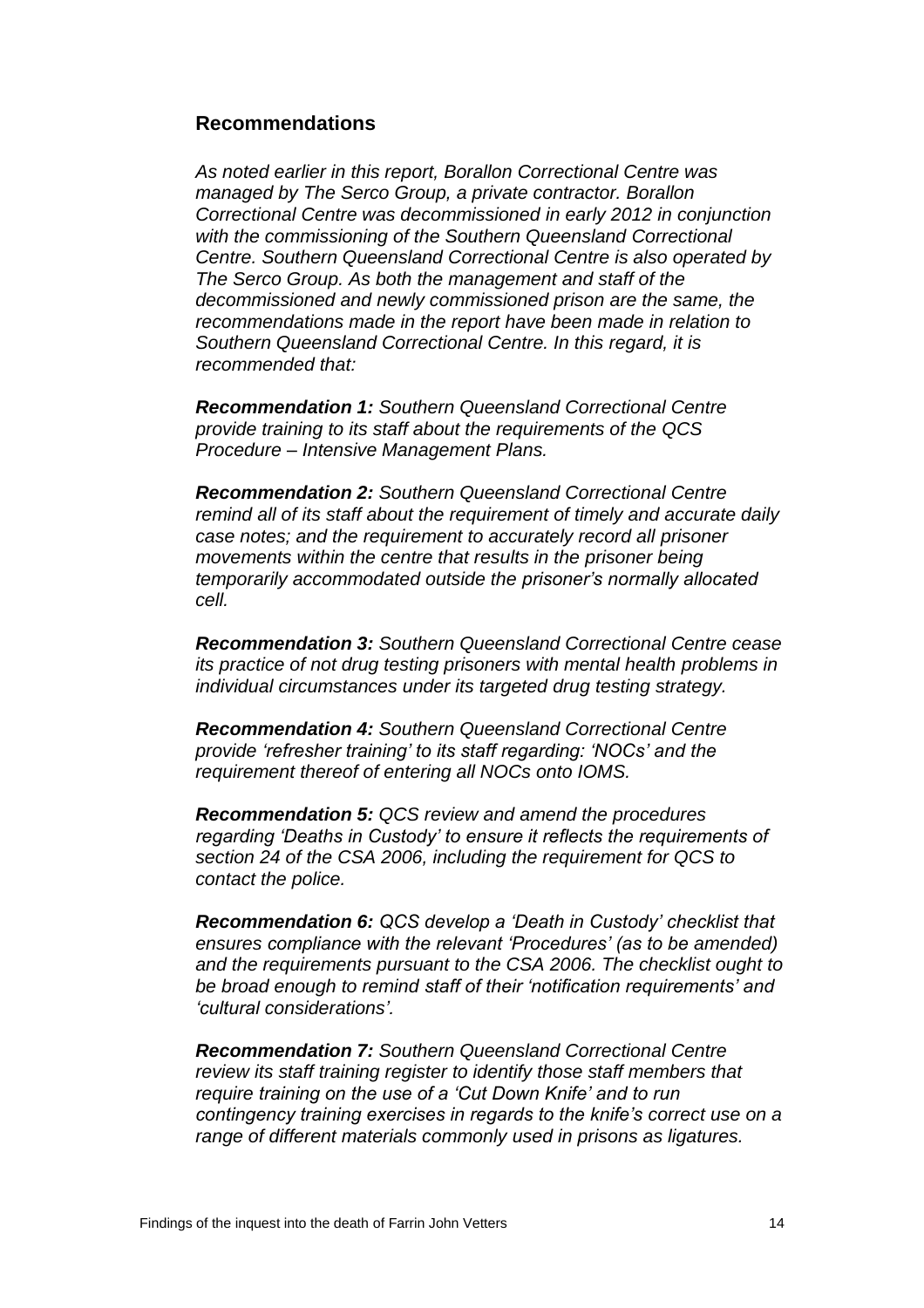*Recommendation 8: QCS consider amending IOMS so that all NOCs can be stored in, and accessed from, the Self Harm records section of the database*.

## <span id="page-16-0"></span>**Implementation of Recommendations**

Mr Peter Shaddock, General Manager – Operational Service Delivery for QCS provided a statement advising that the QCS accepted the recommendations made and considered themselves to be either responsible for, or having a role in, implementing recommendations 5 to 8.

I accept from the statement of Mr Shaddock that adequate steps have been taken to implement each of these recommendations. In the case of recommendation 7 QCS implemented a training module which has now been incorporated into the CPR phase of the "Apply first aid" course required to be completed by all custodial staff.

As set out in the recommendations BORCC was, and now the Southern Queensland Correctional Centre is, operated by a private company, the Serco Group. The Director of SQCC, and an employee of Serco, Mr Mark Walters provided a statement setting out the steps taken to implement recommendations of the QCS Chief Inspector's report.

Again, I am satisfied that adequate steps have been taken by SERCO. In this regard, I note the objection taken to the wording of recommendation 3. Mr Walters points out that mental health status is not an exclusion criteria for determining whether a prisoner will be tested for illicit substance use, nor was it at the time of Mr Vetters' death. There was and remains a policy of checking positive results against any medication prescribed to that prisoner to determine whether that medication may explain, influence or invalidate the result. If so the test is not relied upon as evidence that the prisoner has used illicit drugs. Accepting this, as I do, renders Recommendation 3 redundant though not invalid.

## <span id="page-16-1"></span>**PMHS Clinical Incident Report**

I accept that the PMHS and other Queensland Health agencies have responded adequately to the concerns raised in the PMHS instigated clinical incident review. In his statement Dr Andrew Aboud set out the following changes which have occurred since Mr Vetters' death in response to the review:

- 1. A workplace instruction is now in place clearly setting out the delineation of responsibility for the prescription and management of a prisoner's psychotropic medication between PMHS psychiatrists and visiting medical officers;
- 2. As recommended by the clinical incident review, the process for referral to a psychologist has been examined. The review called for an exploration of correctional services' capacity to provide psychological support to prisoners. Dr Aboud noted that psychologists in the corrective services field are utilised for assessment of risk and that this takes up almost all their capacity. The availability of psychologists for support of prisoners is extremely limited. In his statement of 19 May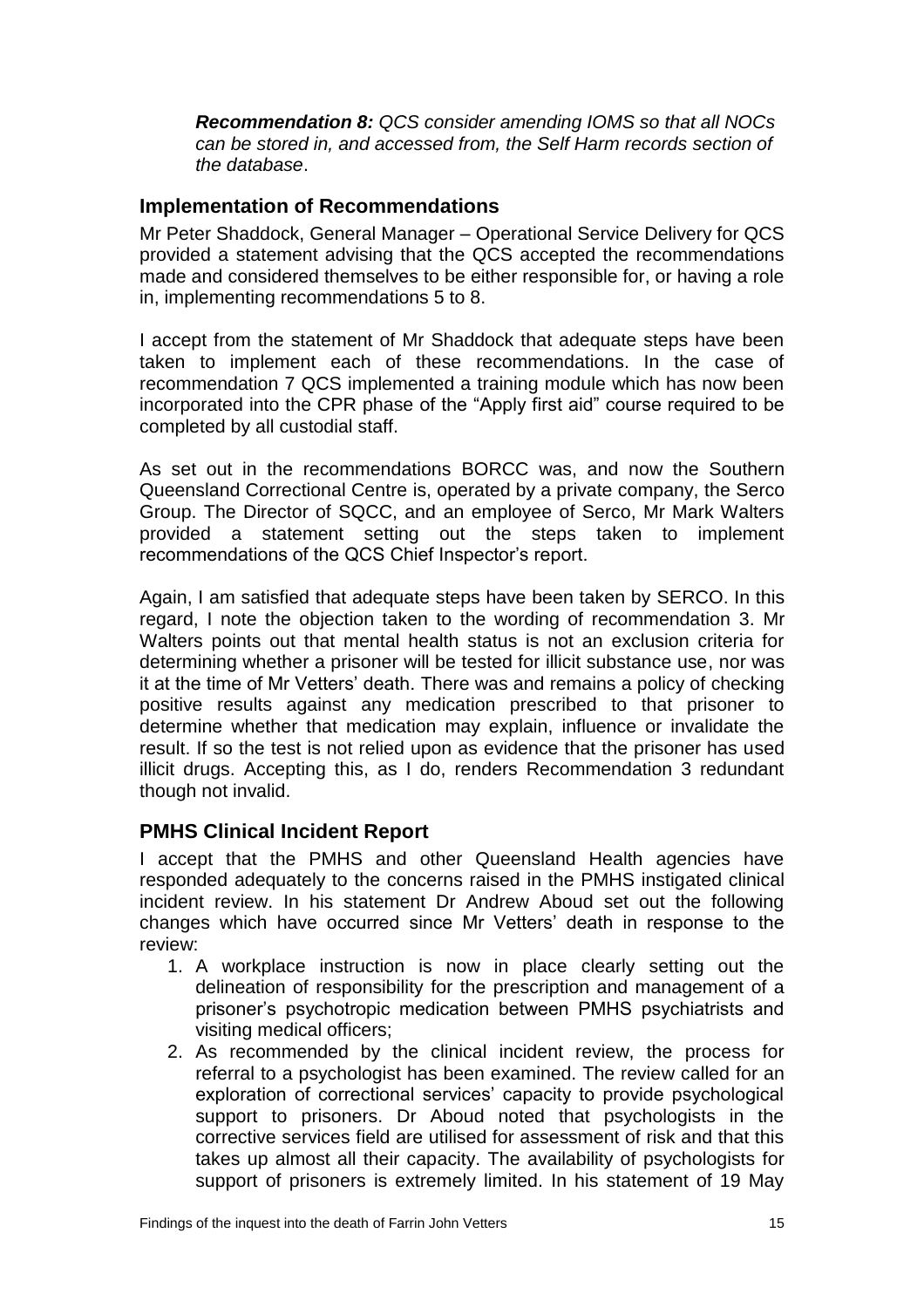2014 Dr Aboud says the prison population in the West Moreton Health and Hospital Board area of responsibility had continued to grow and had risen 37% in the previous 12 months. No further psychological or psychiatric resources had been provided for a number of years and an application to government for increased funding in the 2014-15 financial year had been unsuccessful;

3. There is now a formal workplace instruction requiring notification to the PMHS co-ordinator of situations where prisoner interviews are prematurely terminated.

Ultimately, Mr Vetters was fortunate to have received quite intensive psychological support in the days leading up to his death. This was no doubt because Ms Rogers put other matters on hold to attend to his needs.

According to data released by the Australian Bureau of Statistics<sup>1</sup>, as at 30 June 2014, the number of adult prisoners in Queensland prisons was 7,049, an increase of 16% (973 prisoners) from 2013. The adult imprisonment rate was 192.9 prisoners per 100,000 adult population, an increase from 169.0 prisoners per 100,000 adult population in 2013. This represents the highest number of prisoners and the highest imprisonment rate since 2004. The average daily number of prisoners had increased to 7,194 in the December 2014 quarter. $2$ 

It is an accepted principle that prisoners should receive health care equivalent to that available in their community, without discrimination based on their legal situation. Rates of the major mental illnesses, such as schizophrenia and depression, are between three and five times higher in offender populations than those expected in the general community.<sup>34</sup> Prison provides an opportunity for these health issues to be addressed.

It is clearly not possible for those responsible for providing mental health services to prisoners to maintain adequate levels of service delivery within current resources in the face of the recent growth in prisoner numbers.

I acknowledge that public funds are limited and it is the role of the government to allocate those funds according to its priorities. However, given the record number of prisoners in Queensland, I consider that a formal recommendation needs to be made with respect to resourcing in this area, noting the concerns of Dr Aboud and commending the utility and quality of the work done by correctional and PMHS staff.

 $\overline{\phantom{a}}$ 

<sup>1</sup> ABS 4517.0 - Prisoners in Australia, released 11 December 2014

<sup>2</sup> ABS 4512.0 - Corrective Services, Australia, December Quarter 2014

<sup>3</sup> Prevalence of mental illness among Aboriginal and Torres Strait Islander people in

Queensland prisons E B Heffernan, K C Andersen, A Dev and S Kinner, Med J Aust 2012; 197 (1): 37-41

<sup>4</sup> The Identification of Mental Disorders in the Criminal Justice System. Trends and Issues in Crime and Criminal Justice, no. 334. Canberra: Australian Institute of Criminology. Ogloff, J.R.P., Davis, M.R., Rivers, G. & Ross, S. (2007).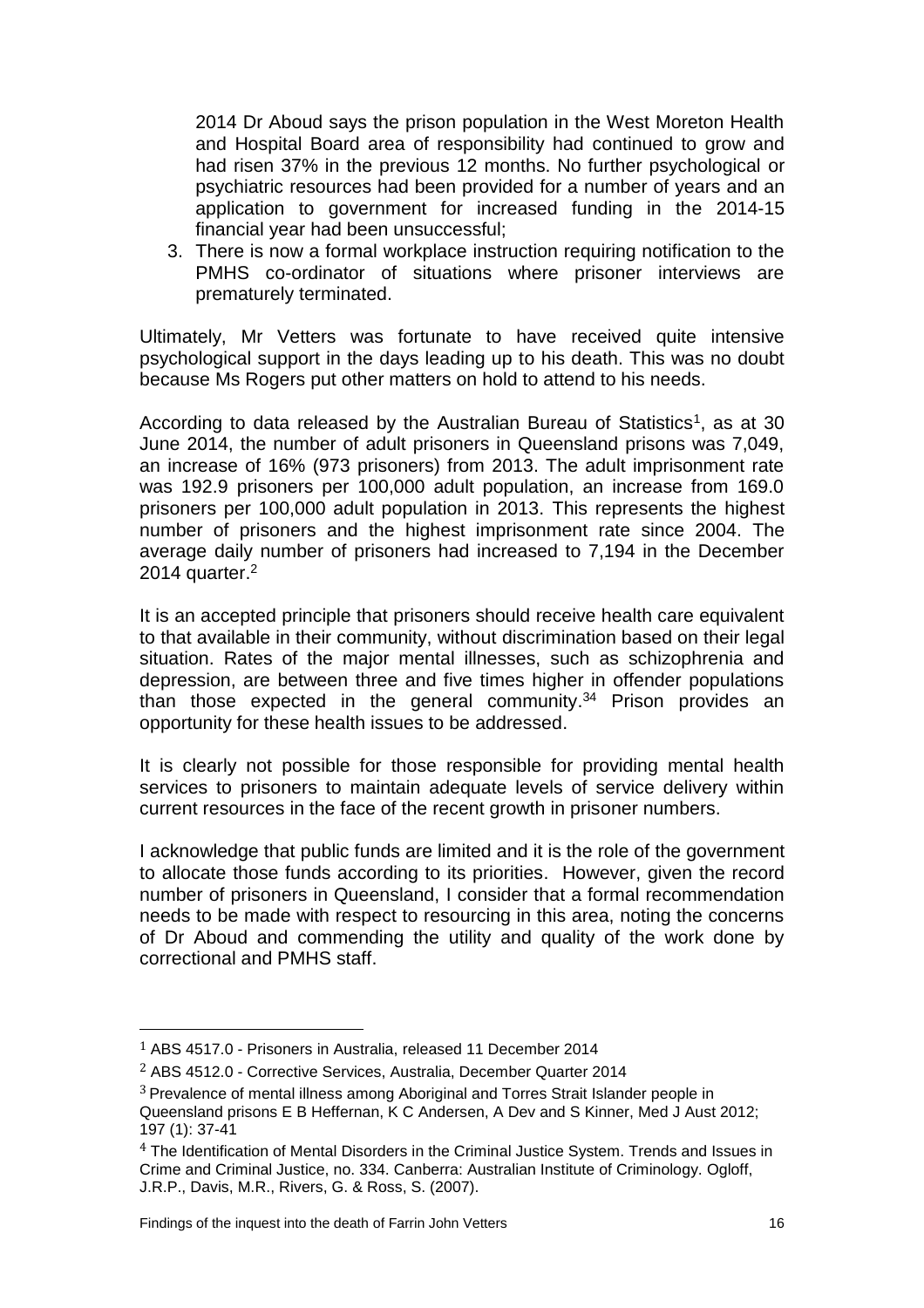### **Recommendation**

*I* r*ecommend that the Queensland Government review the allocation of resources to the Prison Mental Health Service and Queensland Corrective Services to ensure that the capacity of staff in those agencies to respond to the mental health needs of prisoners is established at an appropriate level, and can then be adjusted to respond to fluctuations in the prison population.*

### **Closure of BORCC**

The inquest heard that the decommissioning of BORCC which had been planned at the time of Mr Vetters' death was subsequently completed. Prisoners were moved to a newly built facility near Gatton known as the Southern Queensland Correctional Centre.

I acknowledge that the construction of Southern Queensland Correctional Centre is an important step in the slow and expensive process of ultimately removing hanging points State-wide.

In this context, it was concerning to hear at the time of the inquest that it was then QCS policy to recommission BORCC as a high security prison. The recommissioned facility was anticipated to cater for 492 prisoners with 244 to be housed in existing unmodified cells.

A significant proportion of the existing cells at BORCC contain hanging points. These cells were said to represent 28% of the State's unmodified infrastructure and the cost of modifying BORCC to meet the new standard for Correctional Centres in the State was estimated to be \$250 million<sup>5</sup> .

The death of Mr Vetters is analogous to many deaths confronted by coroners which show that even well designed and applied risk management processes cannot predict or prevent every suicide attempt. Suicidal ideation may only be fleeting or periodic and barring access to a ready means of suicide should be paramount in any prevention strategy.

The representative for Queensland Corrective Services has indicated that it is not yet known whether the current Government proposes to recommission BORCC. As a consequence, the extent of any capital works that might be carried out to modernise parts of the facility to address the presence of hanging points in existing cells was unclear.

Recommendation 165 of the Report of the Royal Commission into Aboriginal Deaths in Custody was in the following terms:

*165. The Commission notes that prisons and police stations may contain equipment which is essential for the provision of services within the institution but which may also be capable, if misused, of causing* 

 $\overline{\phantom{a}}$ 

<sup>5</sup> Exhibit B30

Findings of the inquest into the death of Farrin John Vetters 17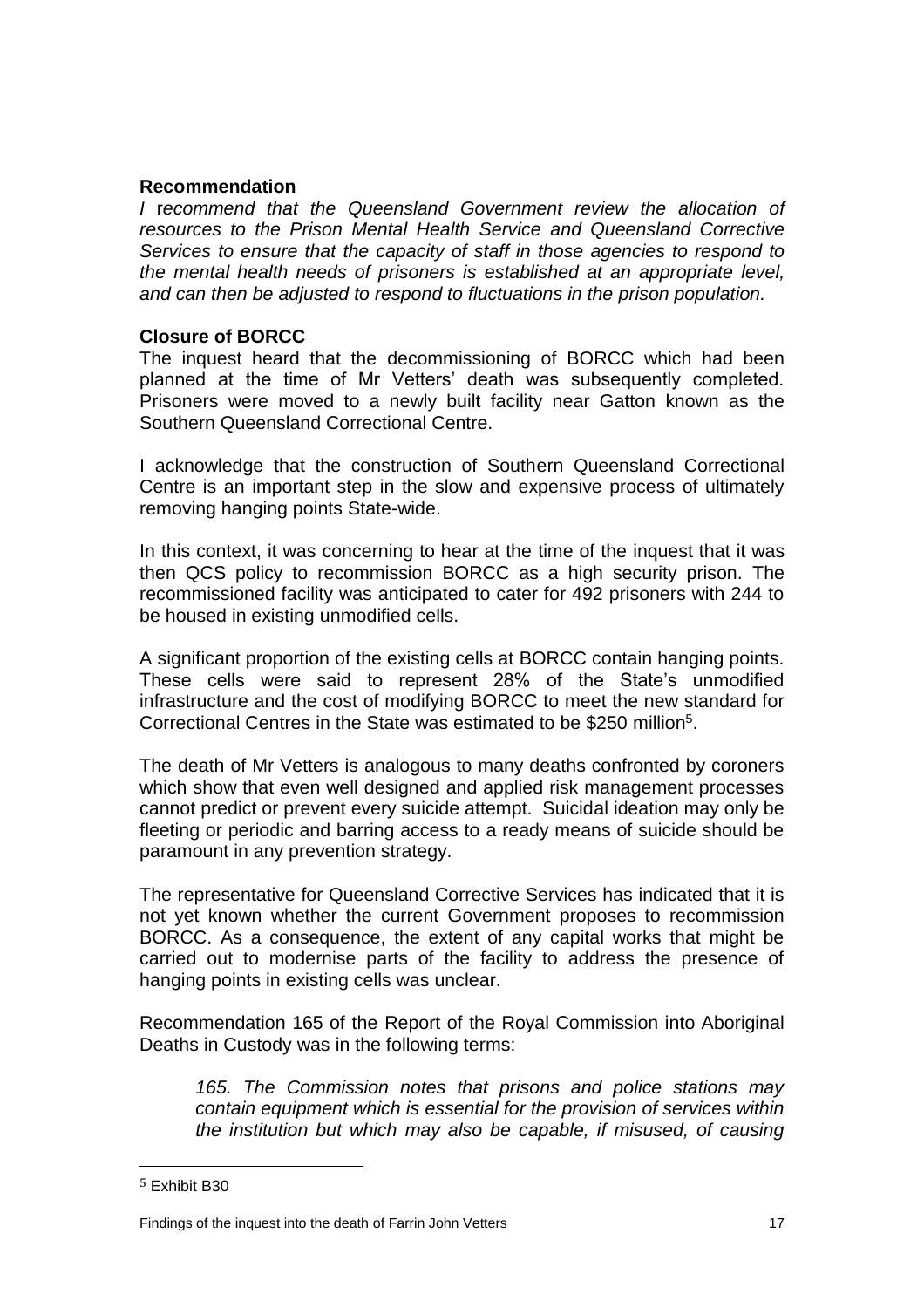*harm or self-harm to a prisoner or detainee. The Commission notes that in one case death resulted from the inhalation of fumes from a fire extinguisher. Whilst recognising the difficulties of eliminating all such items which may be potentially dangerous the Commission recommends that Police and Corrective Services authorities should carefully scrutinise equipment and facilities provided at institutions with a view to eliminating and/or reducing the potential for harm. Similarly, steps should be taken to screen hanging points in police and prison cells. (3:291)*

The State Government at the time accepted that recommendation and committed to its implementation. It is tragic that Mr Vetters had ready access to a hanging point more than 20 years after their removal was recommended by the Royal Commission.

I was assured that if BORCC were to recommence operations the custodial operations Practice Directive entitled "Risk of Harm to Self" would be applied to all accommodation decisions for prisoners in the centre. This directive provides that prisoners with demonstrated histories of at risk behaviour would not be placed in non-hanging point resistant cells, unless extenuating circumstances exist.

In addition, the practice directive outlines that in circumstances where a prisoner with previous at risk behaviour is placed in a non-hanging point resistant cell, the accommodation decision would only be made with due regard to the assessed risk to each prisoner.

This policy was not in existence at the time of Mr Vetters' death and may serve to minimise the risks of death occurring where a prisoner is assessed as being "at-risk".

While I accept that it may be necessary to recommission BORCC to respond to the increasing prisoner population, recommissioning cells with hanging points would appear to be a regressive step in the long, slow progress that has been made to date in this area. This should be done as a last resort and only after all other reasonable options have been considered.

### <span id="page-19-0"></span>**Access to Prisoner Medical Files**

In the context of the potential recommissioning of BORCC and the application of the "Risk of Harm to Self" Practice Directive, ATSILS submitted that all those responsible for identifying suitable accommodation for a prisoner should be given access to the prisoner's medical file, which may contain information in relation to previous suicide attempts. The inquest heard that the BORCC accommodation manager did not have access to Mr Vetter's medical files, which included a reference to his reported attempted suicide at age 13.

The ATSILS submission was not supported by the West Moreton Hospital and Health Service, which is responsible for the State-wide management of medical records for all Queensland prisoners.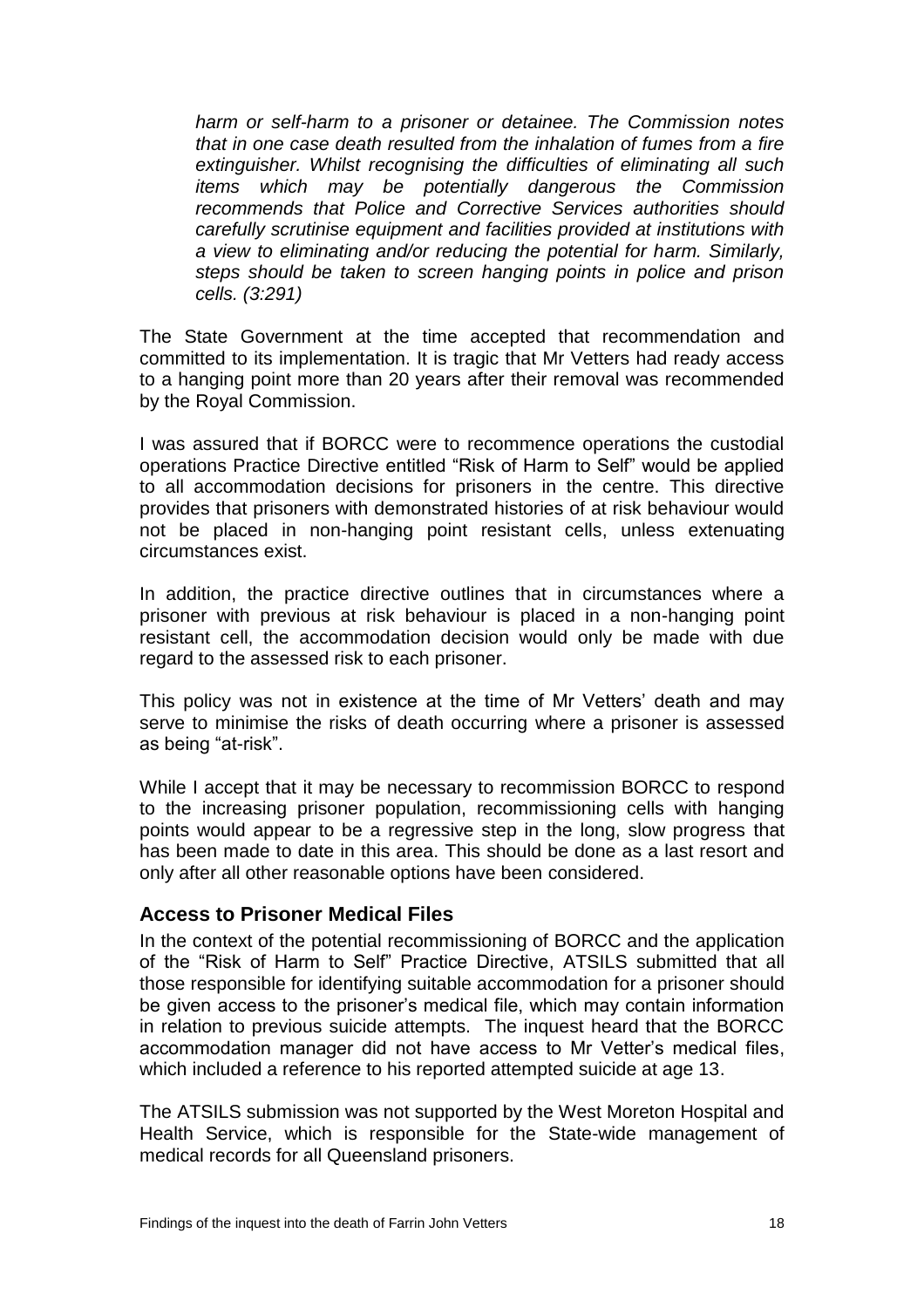WMHHS noted that it is obliged to maintain confidentiality with respect to those records under the *Hospital and Health Boards Act 2011*, and that information sharing with QCS occurs in the context of a memorandum of understanding, which is currently undergoing review. There are also existing mechanisms for sharing information with those responsible for managing "at risk" prisoner-patients.

Given the existing mechanisms for the exchange of information and the current review of the memorandum of understanding, I do not consider that a recommendation is required in response to the ATSILS' submission at this time.

### <span id="page-20-0"></span>**Placement of Prisoners**

In sentencing Mr Vetters on 16 March 2011, His Honour Judge O'Brien recommended that QCS consider accommodating Mr Vetters at Townsville Correctional Centre. At the inquest I asked QCS what was done in relation to this and what systems, if any, are in place to consider such recommendations.

The Executive Director, Specialist Operations for QCS, Ms Samantha Newman, provided a statement which was tendered subsequent to the inquest date. It helpfully sets out the policy in place requiring the delegate of the Chief Executive to consider a range of nominated issues in determining placement. These include "*the prisoner's personal circumstances including access to family and primary social supports"* and "*any other relevant factor*".

There can be no doubt that a judge's sentencing remarks constitute a relevant factor. Under the policy they must be considered. In the case of Mr Vetters, the initial decision on his placement was made before sentencing while he was on remand in 2010. It is relevant that Mr Vetters' partner and child were based in south-east Queensland. It is also relevant that, until sentenced, Mr Vetters was required to attend court in Brisbane.

There is no indication that Mr Vetters' geographical placement was reconsidered after his sentencing in March 2011. Mr Vetters was perhaps torn as to where he wanted to be housed. This saw him request a transfer to BORCC via a request dated 1 June 2011. It was only later that he requested another move to Townsville. In both cases his requests were treated seriously and actively facilitated.

Ms Newman stated that since 2012 the QCS has moved the decision making process on location of prisoners from individual prisons to a central body which deals with all prisoners state-wide.

In the circumstances where Mr Vetters' transfer requests were agreed to, and because there is no indication that the judicial recommendation was ignored, I do not consider a recommendation on this issue is warranted.